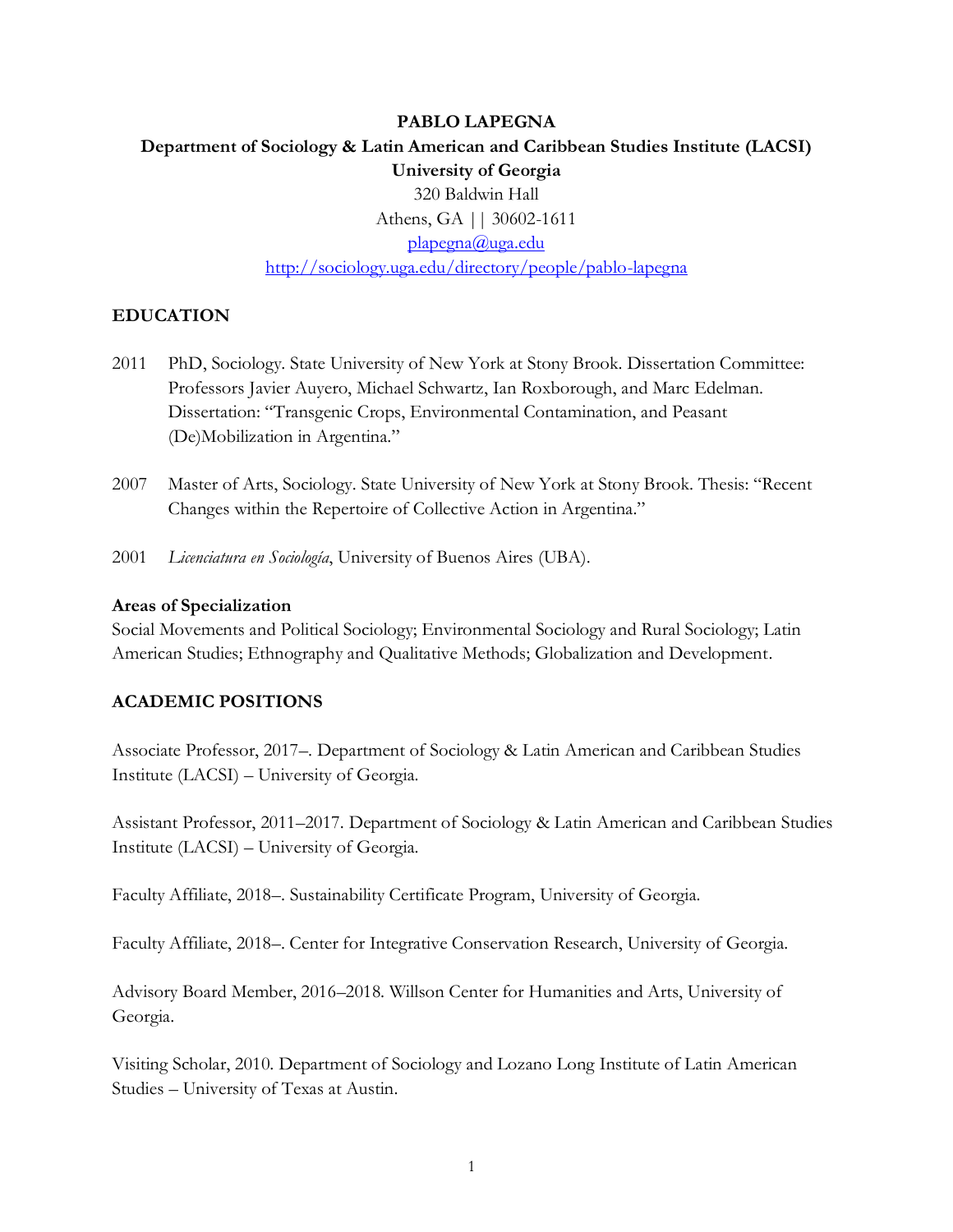### **PUBLICATIONS**

### **Book**

Lapegna, Pablo. 2016. *Soybeans and Power: Genetically Modified Crops, Environmental Politics, and Social Movements in Argentina*. New York: Oxford University Press.

Winner of the 2017 Best Book Award, Sociology of Development Section, American Sociological Association (ASA).

Reviewed in [American Journal of Sociology,](https://www.journals.uchicago.edu/doi/10.1086/708265) [Agricultural History,](https://www.jstor.org/stable/10.3098/ah.2017.091.3.442) [Contemporary Sociology,](https://journals.sagepub.com/doi/full/10.1177/0094306118792220z) [European Review of Latin American and Caribbean Studies,](https://www.erlacs.org/articles/abstract/10.18352/erlacs.10367/) [Journal of Agrarian Change,](https://onlinelibrary.wiley.com/doi/10.1111/joac.12364) [Latin American Research Review,](https://larrlasa.org/articles/10.25222/larr.392/) and [Mobilization.](https://doi.org/10.17813/1086-671X-22.4.511)

Invited presentations at Cornell University (Latin American Studies Program, October 2019), Yale University (Program in Agrarian Studies, December 2017), and Georgia Institute of Technology (School of History and Sociology, October 2017).

Revised and updated version published in Spanish as La Argentina Transgénica: De la Resistencia a la Adaptación, una Etnografía de las Poblaciones Campesinas (Siglo XXI Editores, Buenos Aires, 2019). Media coverage in [Tiempo Argentino,](https://www.tiempoar.com.ar/nota/macri-tercerizo-la-politica-publica-del-agro-y-se-la-dio-a-los-sectores-concentrados?fbclid=IwAR2m5mtc2s2foOsmhypoFPmESYdhcNmIItXmTEMDUJhGEXwvGGVd1lE_hns) [Agencia Télam,](http://www.telam.com.ar/notas/201907/378528-pablo-lapegna-lectura-sociologo.html) [TSS,](http://www.unsam.edu.ar/tss/pablo-lapegna-hay-una-violencia-sutil-y-simbolica-contra-el-campesino/?fbclid=IwAR1Bw_w_FJqfyUi8CUzTFboXgs2uT5GkUbQgsk8mBdskPBhwC73si_FwEBA) [El Ciudadano,](https://www.elciudadanoweb.com/la-argentina-es-un-caso-interesante-de-promesas-incumplidas-de-transgenicos/) [El Departamental,](http://eldepartamental.com/noticia/3018/pablo-lapegna-la-argentina-es-un-caso-interesante-de-promesas-incumplidas-de-tra) [Grupo La Provincia,](https://www.grupolaprovincia.com/cultura/pablo-lapegna-la-argentina-es-un-caso-interesante-de-las-promesas-incumplidas-de-los-transgenicos-336310) [Radio Nacional,](http://www.radionacional.com.ar/la-argentina-transgenica-con-pablo-lapepgna/?fbclid=IwAR2c5rKie7Qy62CHE7RiUdQp4fBZ6eMHYT2whAOijmbGQxVulImnCN1H1OE) [Radio Milenium,](https://radiocut.fm/audiocut/pablo-lapegna-en-puerta-uno/?fbclid=IwAR0RiBa6nfjSfZ4qfIoR35SnZzCQhV-GUYknDaST7dhGMzZ-nr4k_H13XNk) and [FM La Tribu.](https://radiocut.fm/audiocut/pablo-lapegna-argentina-transgenica/?fbclid=IwAR1RZNo5IkZtAafqwsAoFt9cxuQTcBIGC6965tTuoIZw2MYWopquA_Pb1mU)

## **Journal Editorship**

Guest Co-Editor (with Gerardo Otero). 2016. Symposium "Neoliberalism and Agro-Food Transformations in Latin America: The impact of Transgenic Crops." *Journal of Agrarian Change*  $16(4)$ .

## **Peer Reviewed Articles**

Lapegna, Pablo and Tomás Palmisano. 2022. "Rural Mobilization and Agrarian Political Economy in Argentina, 2001-2020." *Bulletin of Latin American Research*. <https://doi.org/10.1111/blar.13334>

Sobering, Katherine and Pablo Lapegna. 2021. "Alternative Organizational Survival: A Comparison of Two Worker-Recuperated Businesses in Buenos Aires, Argentina." *Social Problems*. <https://doi.org/10.1093/socpro/spab014>

Lapegna, Pablo and Tamara Perelmuter. 2020. "Genetically Modified Crops and Seed/Food Sovereignty in Argentina: Scales and States in the Contemporary Food Regime." *Journal of Peasant*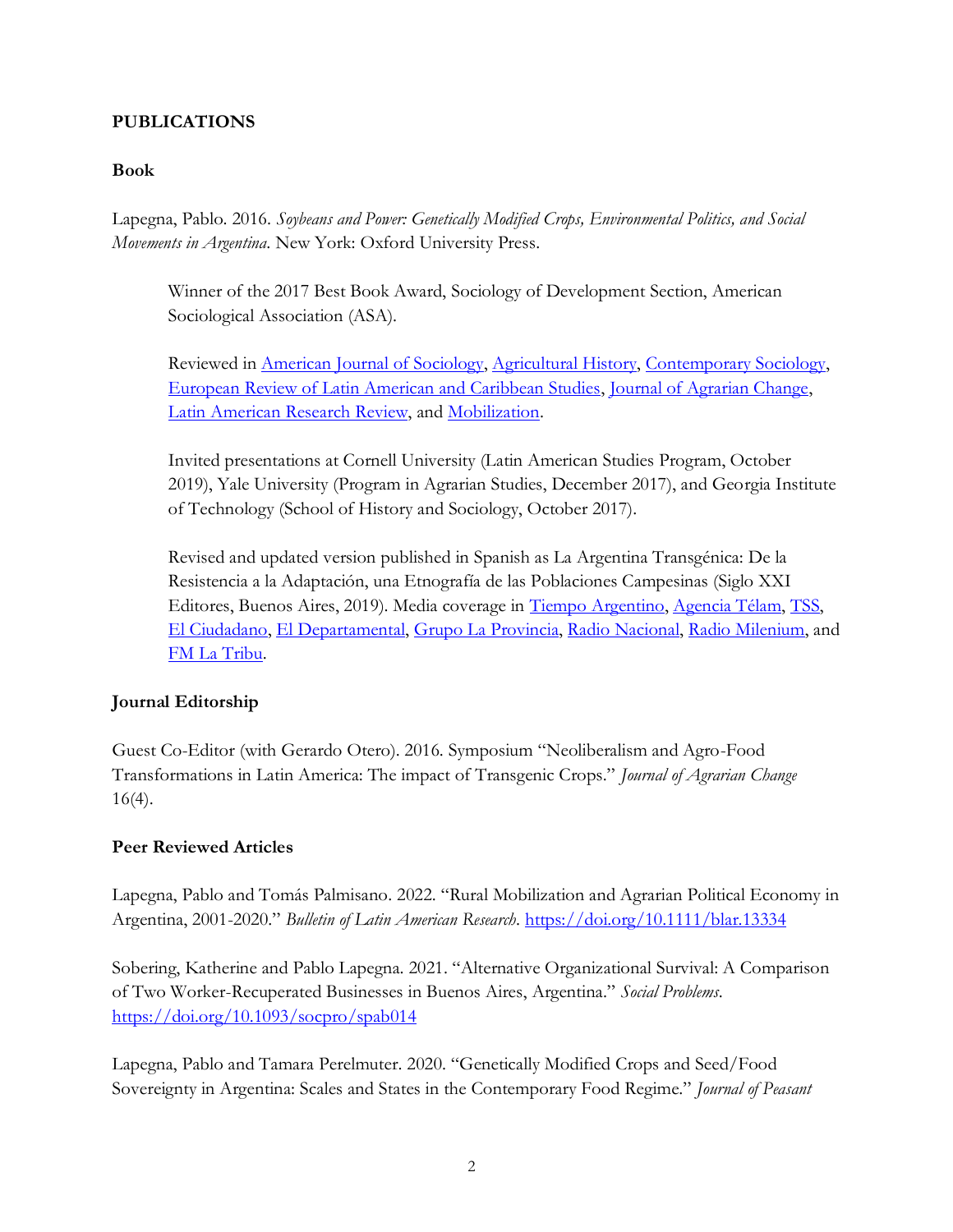*Studies* 47(4): 700-719

Hanson, Rebecca\* and Pablo Lapegna. 2018. "Popular Participation and Governance in Kirchner's Argentina and Chávez's Venezuela: Recognition, Incorporation, and Supportive Mobilisation." *Journal of Latin American Studies* 50(1): 153-182. (\*PhD Candidate at time of publication).

Lapegna, Pablo. 2017. "The Political Economy of the Agro-Export Boom Under the Kirchners: Hegemony and Passive Revolution in Argentina." *Journal of Agrarian Change* 17(2): 313-329.

Updated version in Spanish: Lapegna, Pablo. 2018. "La economía política del boom agroexportador bajo los Kirchner: Hegemonía y revolución pasiva en Argentina." In Kay, Cristóbal and Leandro Vergara-Camus (Eds.) *La cuestión agraria y los gobiernos de izquierda en América Latina: campesinos, agronegocio y neodesarrollismo*, pp. 155-187. Buenos Aires: CLACSO.

Otero, Gerardo and Pablo Lapegna. 2016. "Transgenic Crops in Latin America: Expropriation, Negative Value, and the State." *Journal of Agrarian Change* 16(4): 665-674.

Published in Spanish as: Otero, Gerardo and Pablo Lapegna. 2017. "Cultivos transgénicos en América Latina: expropiación, valor negativo y Estado" *Estudios Críticos del Desarrollo* VI (11): 19-44.

Lapegna, Pablo. 2016. "Genetically Modified Soybeans, Agrochemical Exposure, and Everyday Forms of Peasant Collaboration in Argentina." *Journal of Peasant Studies* 43(2): 517-536.

Reprinted in Oliveira, Gustavo de L. T. and Susanna Hecht (eds.). 2018. Soy, Globalization, and Environmental Politics in South America. London: Routledge.

Lapegna, Pablo. 2015. "Popular Demobilization, Agribusiness Mobilization, and the Agrarian Boom in Post-Neoliberal Argentina." *Journal of World-Systems Research* 21(1): 69-87.

Lapegna, Pablo. 2014. "Global Ethnography and Genetically Modified Crops in Argentina: On Adoptions, Resistances, and Adaptations." *Journal of Contemporary Ethnography* 43(2): 202-227.

Lapegna, Pablo. 2013a. "Social Movements and Patronage Politics: Processes of Demobilization and Dual Pressure." *Sociological Forum* 28(4): 842-863.

Lapegna, Pablo. 2013b. "The Expansion of Transgenic Soybeans and the Killing of Indigenous Peasants in Argentina." *Societies without Borders: Human Rights and the Social Sciences* 8(2): 291-308.

Auyero, Javier, Pablo Lapegna and Fernanda Page Poma. 2009. "Patronage Politics and Contentious Collective Action: A Recursive Relationship." *Latin American Politics and Society* 51(3): 1-31.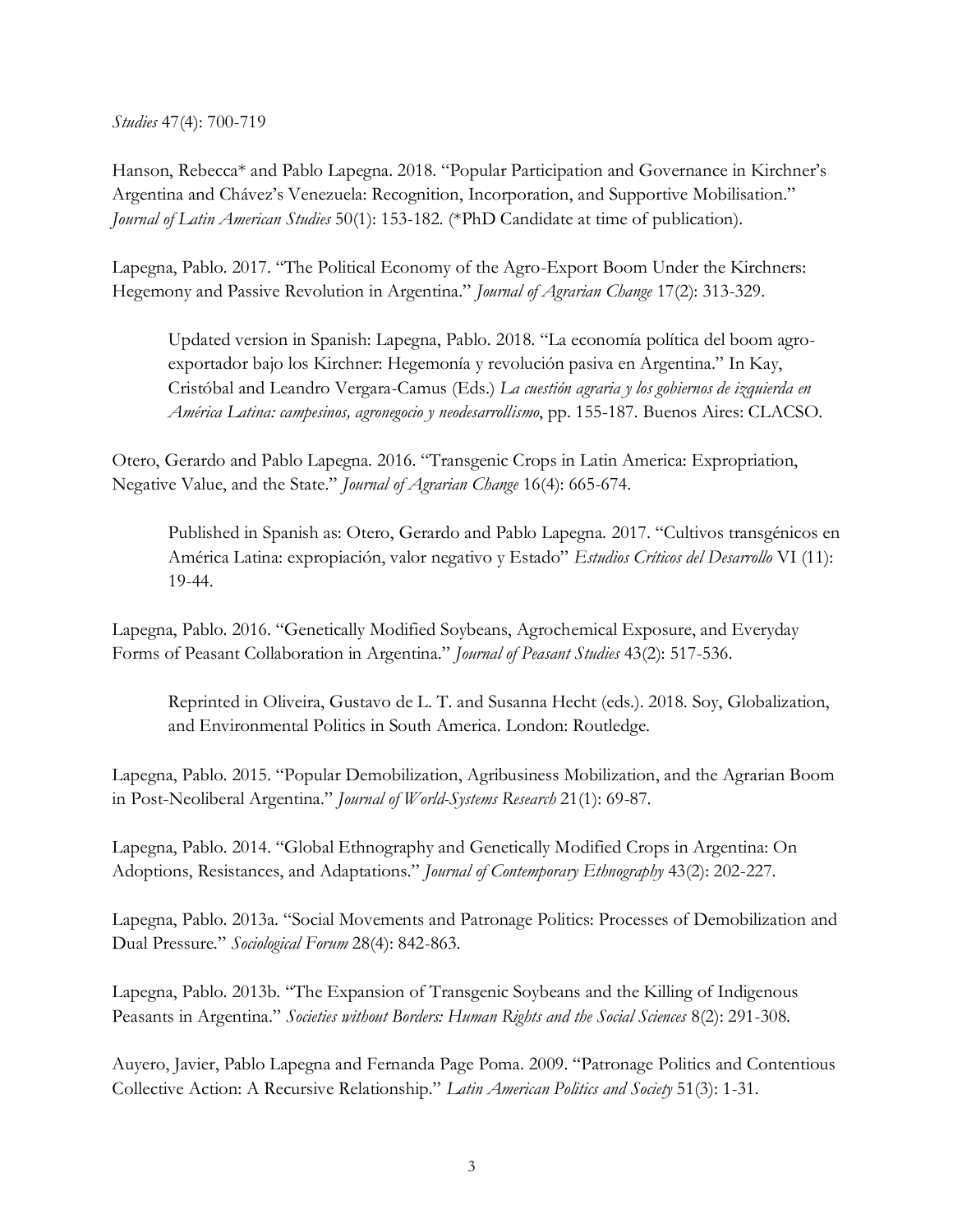Published in French as: Auyero, Javier, Pablo Lapegna, and Fernanda Page Poma. 2010. "Contestation et Patronage: Intersections et Interactions au Microscope." *Revue Internationale de Politique Comparée* 17(2): 1-36.

Published in Spanish as: Auyero, Javier, Pablo Lapegna, and Fernanda Page. 2008. "Clientelismo político y acción colectiva contenciosa: una relación recursiva." *Studia Politicae* 14: 7-40.

Lapegna, Pablo. 2009. "Ethnographers of the World… United? Current Debates on the Ethnographic Study of 'Globalization'." *Journal of World-Systems Research* 15(1): 3-24.

Bidaseca, Karina and Pablo Lapegna. 2006. "El 'Grito de Alcorta' revisitado: cultura y sentimientos en la acción colectiva." *Anuario* 27: 309-336. [School of History, University of Rosario, Argentina].

Domínguez Diego, Pablo Lapegna, and Pablo Sabatino. 2006. "Un futuro presente: las luchas territoriales" *Nómadas* 24: 239-246. [Universidad Central, Colombia].

Domínguez, Diego, Ana Guglielmucci and Pablo Lapegna. 2002. "Segundo Foro Social Mundial de Porto Alegre: Camino a un mundo en que sean posibles todos los mundos" *Realidad Económica* 187: 70-91 [Instituto Argentino para el Desarrollo Económico, Argentina].

#### **Chapters in Books**

Lapegna, Pablo, Maritza Paredes and Renata Motta. Forthcoming, 2022. "Demobilization in Latin America." In Federico M. Rossi (ed.), *The Oxford Handbook on Latin American Social Movements*. Oxford: Oxford University Press.

Lapegna, Pablo. 2017. "Agricultural Boom, Subnational Mobilization, and Variations of Violence in Argentina." In Tina Hilgers and Laura Macdonald (eds.) *Violence in Latin America and the Caribbean: Subnational Structures, Institutions, and Clientelism*, pp. 173-191. New York: Cambridge University Press.

Lapegna, Pablo. 2014. "Transgénicos, Agroquímicos y Campesinas/os en Argentina: Escalas Globales y Locales, Dinámicas de Resistencia y Adaptación." In Gerardo Otero (ed.) *La Dieta Neoliberal: Globalización y biotecnología agrícola en las Américas*, pp. 235-255. Mexico DF: Miguel Angel Porrúa.

Lapegna, Pablo and Javier Auyero. 2012. "Democratic Processes, Patronage Politics, and Contentious Collective Action in El Alto, Bolivia." In Hilgers, Tina (Ed.) *Clientelism in Everyday Latin American Politics*, pp. 63-80. New York: Palgrave Macmillan.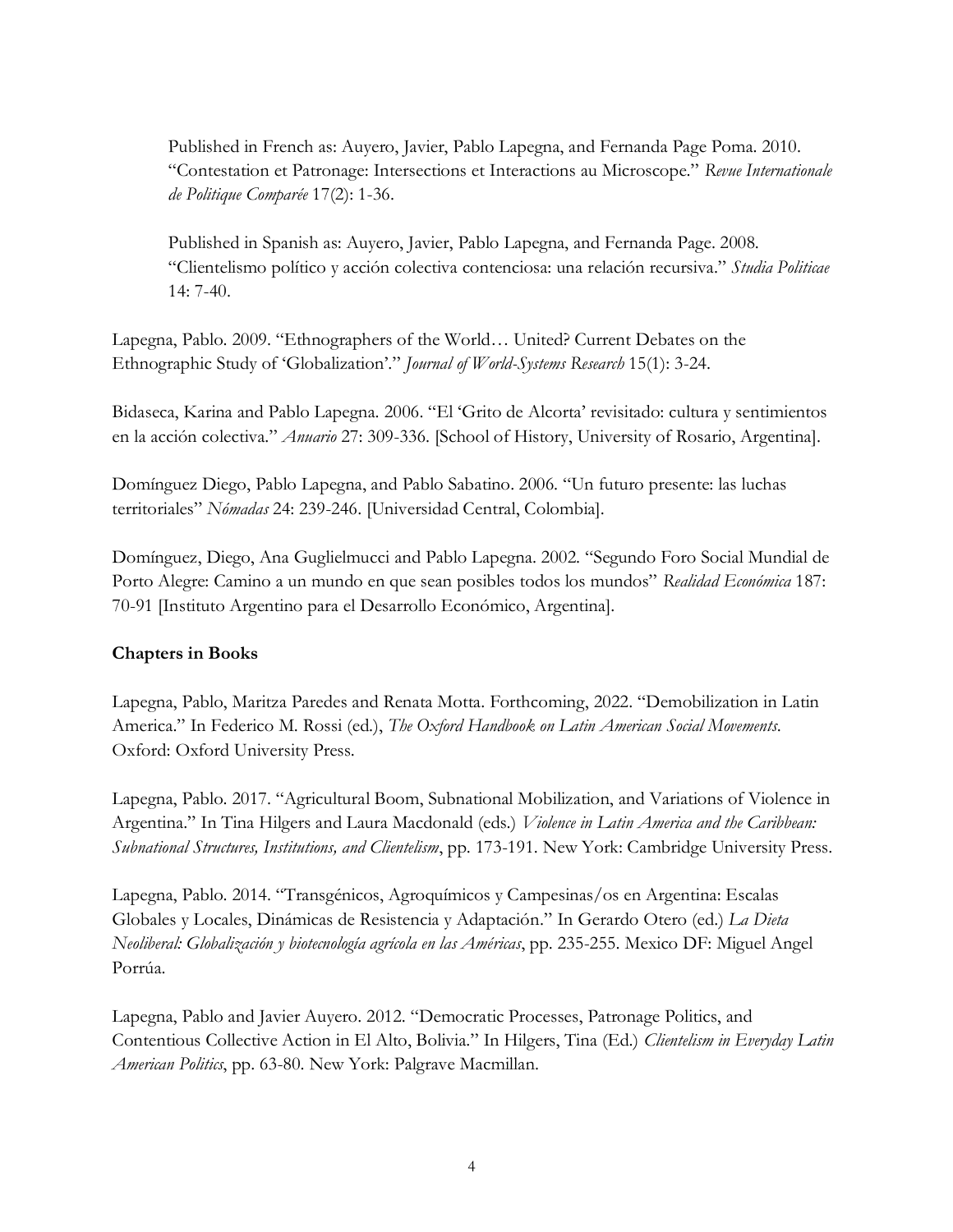Lapegna, Pablo and Santiago Canevaro. 2009. "Cruzando márgenes: segregación territorial y relaciones de poder en un barrio de Buenos Aires." In Grimson, Alejandro, Cecilia Ferraudi Curto and Ramiro Segura (Eds.) *La vida política en los barrios populares de Buenos Aires*. Buenos Aires: Prometeo.

Lapegna, Pablo. 2007. "Transgénicos, 'desarrollo sustentable' y (neo)liberalismo en Argentina." In Mato, Daniel and Fermín Maldonado (Eds.) *Cultura y transformaciones sociales en tiempos de globalización*, pp. 87-104. Buenos Aires: CLACSO (Latin American Council of Social Sciences).

Lapegna, Pablo. 2005. "Transformaciones en la estructura agraria y estrategias sociales de sectores campesinos en el Noreste argentino." In Giarracca, Norma (Coord.) *Tesis de Estudios Rurales*. Buenos Aires: Universidad de Buenos Aires.

Lapegna, Pablo. 2005. "Transformaciones sociales y nuevas articulaciones agroalimentarias. Las Ferias Francas de la provincia de Misiones." In Giarracca, Norma and Miguel Teubal (Eds.) *El campo argentino en la encrucijada. Estrategias y resistencias sociales, ecos en la ciudad*, pp. 341-367. Buenos Aires: Alianza.

Domínguez, Diego, Pablo Lapegna and Pablo Sabatino. 2005. "Agriculturas en tensión en Colonia Loma Senes, provincia de Formosa." In Giarracca, Norma and Miguel Teubal (Eds.) *El campo argentino en la encrucijada. Estrategias y resistencias sociales, ecos en la ciudad*, pp. 323-340. Buenos Aires: Alianza.

Barbetta, Pablo N. and Pablo Lapegna. 2004. "Tierra y ciudadanía: un estudio comparativo entre el Movimiento Campesino de Santiago del Estero (Argentina) y la Federación Nacional Campesina (Paraguay)." In Giarracca, Norma and Bettina Levy (Eds.) *Ruralidades Latinoamericanas. Identidades y luchas sociales*, pp. 305-355. Buenos Aires: CLACSO (Latin American Council of Social Sciences).

Lapegna, Pablo and Pablo Barbetta. 2001. "Cuando la protesta toma forma: los cortes de ruta en el Norte salteño." In Giarracca, Norma (Ed.) *La Protesta Social en la Argentina: Transformaciones económicas y crisis social en el interior del país*, pp. 231-257. Buenos Aires: Alianza.

## **Publications in Progress**

Lapegna, Pablo and Maritza Paredes. "Everyday Forms of Hegemony: The Negotiation of the Negative Impacts of Agriculture in Argentina and Mining in Peru." Revised and resubmitted to the *International Journal of Politics, Culture, and Society*.

Lapegna, Pablo and Johana Kunin. "Ambiguities at Sites of Acceptance: Agrarian Neoliberalism and Herbicide Exposure in Argentina." Revised and resubmitted to *Environmental Justice*.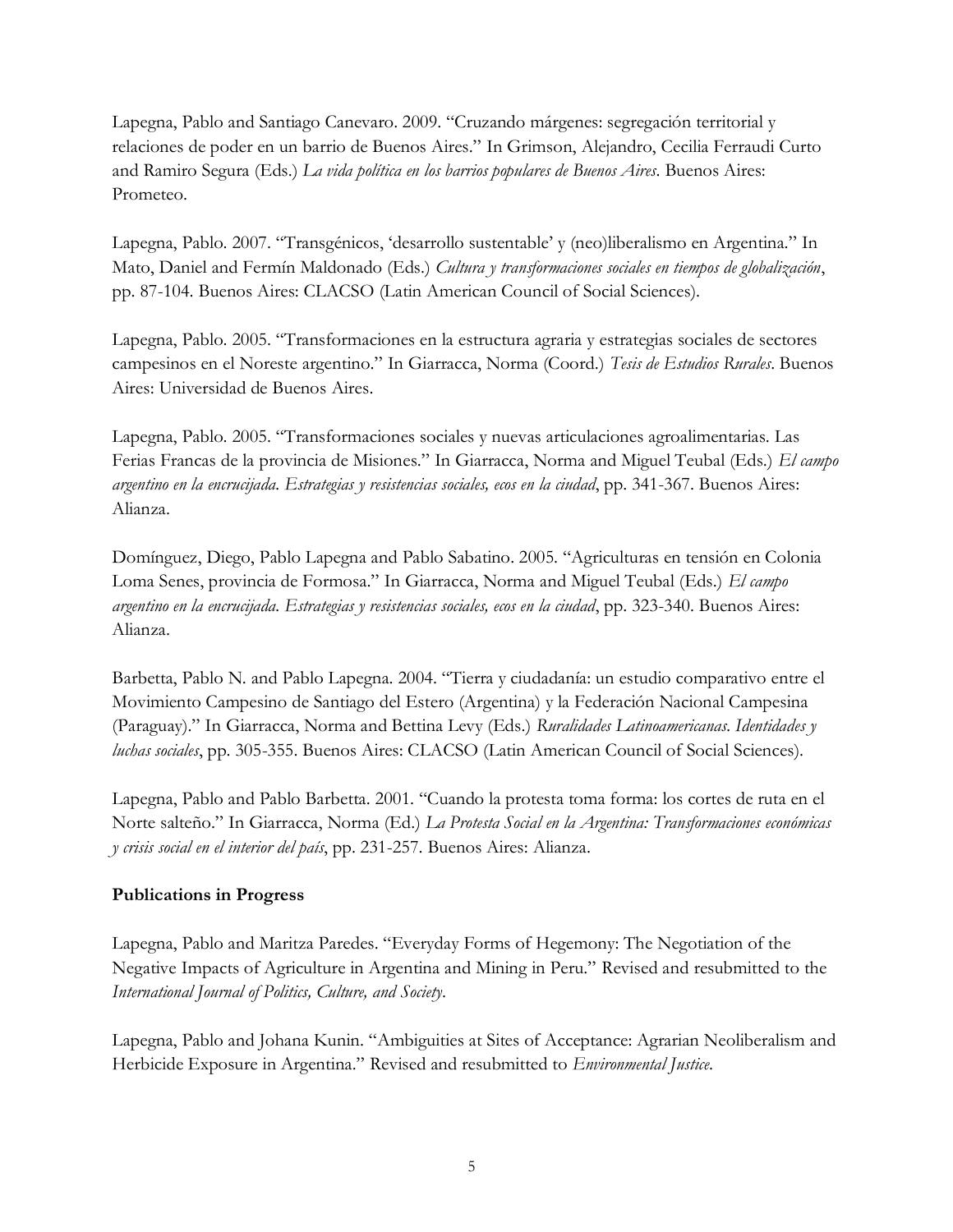#### **Book Reviews**

Lapegna, Pablo. 2020. Review of "Occupying Schools, Occupying Land: How the Landless Workers Movement Transformed Brazilian Education," by Rebecca Tarlau (New York: Oxford University Press, 2019). *Journal of Peasant Studies* 47(7): 1562-1565.

Lapegna, Pablo. 2020. Review of "The Poor's Struggle for Political Incorporation: The Piquetero Movement in Argentina," by Federico M. Rossi (Cambridge: Cambridge University Press, 2017) *Social Movement Studies*, 19(1): 106-107.

Lapegna, Pablo. 2019. Review of "New Humanitarianism and the Crisis of Charity: Good Intentions on the Road to Help," by Michael Mascarenhas (Bloomington, IN: Indiana University Press, 2017). *American Journal of Sociology* 125(1): 295-297.

Lapegna, Pablo. 2019. Review of "Revolutionizing Repertoires: The Rise of Populist Mobilization in Peru," by Robert S. Jansen (Chicago: University of Chicago Press, 2017). *Contemporary Sociology* 48(2): 178-180.

Lapegna, Pablo. 2018. Review of "Norma Giarracca. Estudios Rurales y Movimiento Sociales: Miradas desde el Sur," by Norma Giarracca and Miguel Teubal (Buenos Aires: CLACSO, 2017). *Journal of Agrarian Change* 18(4): 929-933.

Lapegna, Pablo. 2017. Review of Social Mobilization, Global Capitalism and Struggles over Food, by Renata Motta (London and New York: Routledge, 2016). *European Review of Latin American and Caribbean Studies* 107.

Lapegna, Pablo. 2016. Review of "Seed, Science, and Struggle: The Global Politics of Transgenic Crops," by Abby Kinchy (Cambridge, MA: MIT Press, 2012). *Review of Radical Political Economics* 48(3): 500-502.

Lapegna, Pablo. 2016. Review of "Food Systems in an Unequal World: Pesticides, Vegetables, and Agrarian Capitalism in Costa Rica," by Ryan E. Galt (Tucson: University of Arizona Press, 2014). *Bulletin of Latin American Research* 35(3): 405-406.

Lapegna, Pablo. 2014. Review of "Buoyancy on the Bayou: Shrimpers Face the Rising Tide of Globalization," by Jill Ann Harrison (Ithaca, NY: Cornell University Press, 2012). *American Journal of Sociology* 119(4): 1183-1185.

Lapegna, Pablo. 2009. Review of "El Alto, Rebel City: Self and Citizenship in Andean Bolivia," by Sian Lazar (Durham, NC: Duke University Press, 2008). *Hispanic American Historical Review* 89(3): 542-543.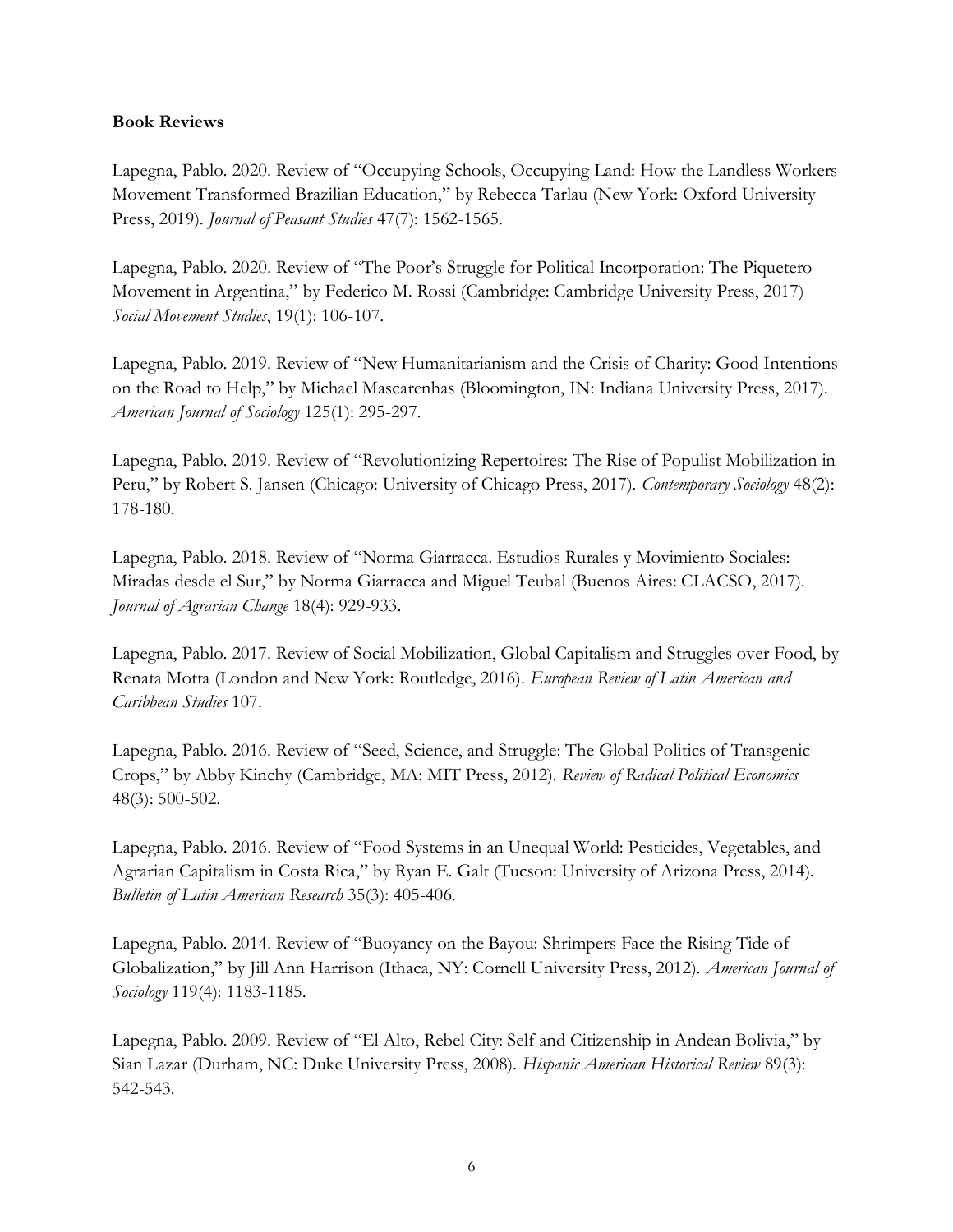Lapegna, Pablo and Fernanda Page. 2008/09. Review of "Urban Outcasts: A Comparative Sociology of Advanced Marginality," by Loïc Wacqant (Malden, MA: Polity Press, 2008). *Pensar: Epistemología, Política y Ciencias Sociales* 3/4: 144-148.

Lapegna, Pablo. 2008. Review of "Lucia: Testimonies of a Brazilian Drug Dealer's Woman," by Robert Gay (Philadelphia: Temple University Press, 2005). *Social Forces* 87(2): 1147-1148.

Esparza, Louis E. and Lapegna, Pablo. 2007. "The Limits of the Connected Lives Theory." Review Essay of "The Purchase of Intimacy," by Viviana Zelizer (Princeton, NJ: Princeton University Press, 2005). *Sociological Forum* 22(4): 606-611.

Lapegna, Pablo. 2006. Review of "The Politics of the Past in an Argentine Working-Class Neighbourhood," by Lindsay Dubois (Toronto: University of Toronto Press, 2005). *American Anthropologist* 108(3): 582- 583.

## **Other Publications**

Lapegna, Pablo and Johana Kunin. 2022. "Rethinking Environmental Polarization and Pesticide Use in Argentina." *LASA Forum* (Publication of the Latin American Studies Association) 53(1): 30-36.

Lapegna, Pablo and Alonso Burgos. Forthcoming. "Extractivism and Social Movements in Latin America." In Snow, David A., Donatella della Porta, Bert Klandermans, and Doug McAdam (eds.), *The Wiley-Blackwell Encyclopedia of Social & Political Movements*, 2nd edition.

Lapegna, Pablo. 2020. "Norma Giarracca: Working Toward 'A World where Many Worlds Fit.'" Introduction to a special issue translating selecting works of Norma Giarracca into English. [Alternautas: \(Re\)Searching Development.](http://www.alternautas.net/)

Lapegna, Pablo. 2019. "[Agriculture and Climate Change: Via Campesina and the Challenge to the](https://mobilizingideas.wordpress.com/2019/03/15/agriculture-and-climate-change-via-campesina-and-the-challenge-to-the-corporate-food-system/)  [Corporate Food System](https://mobilizingideas.wordpress.com/2019/03/15/agriculture-and-climate-change-via-campesina-and-the-challenge-to-the-corporate-food-system/)." Mobilizing Ideas, Center for the Study of Social Movements, University of Notre Dame.

Lapegna, Pablo. 2016. "Neoliberal politics and moral riots in Bolivia's 'Black February': Understanding the transition to post-neoliberalism in South America." *E-Symposium* 6(2): 1-11 (Publication of the International Sociological Association).

Lapegna, Pablo. 2015. "Soybeans." Contribution to the symposium "The Big Question: How Will Your Country Satisfy its Food Needs in the Future?" *World Policy Journal* 32(3): 5.

Lapegna, Pablo. 2014. "The problem with 'cooptation'." *States, Power, and Societies* 20(1): 7-9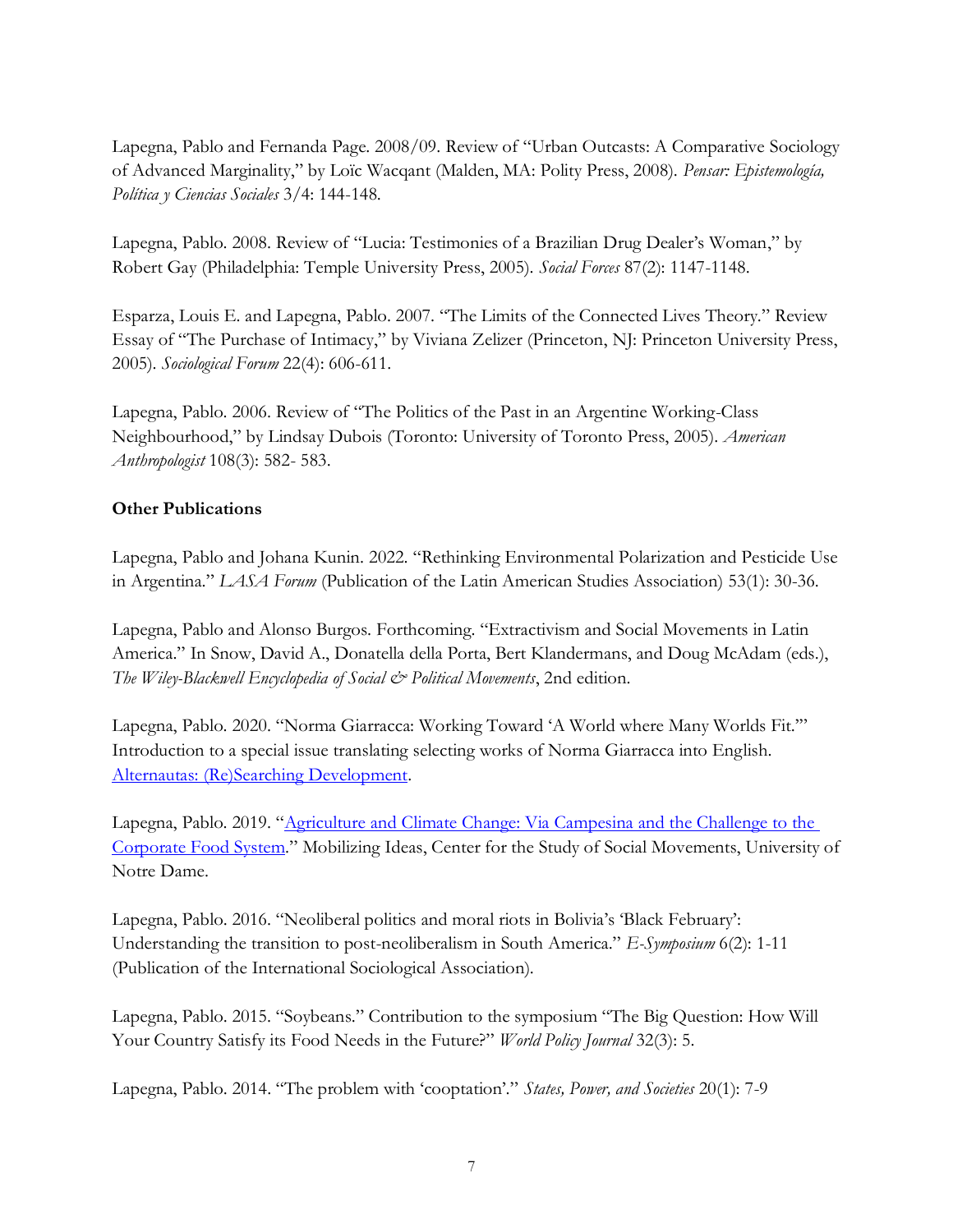[Newsletter of the Political Sociology section of the American Sociological Association].

Lapegna, Pablo. 2012. "La soja transgénica como objeto de investigación: un blanco móvil." *Apuntes de Investigación* 22: 97-105.

Grimson, Alejandro, Pablo Lapegna, Nahuel Levaggi, Gabriela Polischer, and Paula Varela. 2003. "La Vida Organizacional en Zonas Populares de Buenos Aires – Informe Etnográfico" CSUIM Working Paper # 02. University of Texas at Austin.

Alonso, Jorge, Pablo Barbetta and Pablo Lapegna. 1999. "La protesta social agraria. Nuevos actores, nuevas alianzas" *Ciencias Sociales* No. 40 [Bulletin of the School of Social Sciences].

# **TEACHING EXPERIENCE AT THE UNIVERSITY OF GEORGIA**

### **Graduate Course**

"Social Movements," Ph.D. seminar, Department of Sociology.

### **Independent Study**

"Political Sociology," Independent Study with Sociology Ph.D. students.

### **Undergraduate Courses**

"Environmental Justice in Latin American and the Caribbean," Latin American and Caribbean Studies Institute (LACSI).

"Environmental Sociology," Department of Sociology.

"Introductory Sociology" (as regular course, Honors course, and Honors-Writing Intensive course). Department of Sociology.

"Protest and Social Movements," Department of Sociology.

"Citizenship and Social Movements in Latin America and the Caribbean," Latin American and Caribbean Studies Institute (LACSI).

"Capstone Course in Latin America and Caribbean Studies," Latin American and Caribbean Studies Institute (LACSI).

"Introduction to Latin American and Caribbean Studies," Latin American and Caribbean Studies Institute (LACSI)

## **PREVIOUS TEACHING EXPERIENCE**

As Instructor at the Department of Sociology, State University of New York (SUNY) at Stony Brook: "Sociology of Latin America" (2008 and 2010) and "Introduction to Sociology" (2008).

As Teaching Assistant at the Department of Sociology, State University of New York (SUNY) at Stony Brook (2005-2008): "Sociology of Latin America," "Sociology of Gender," "Gender and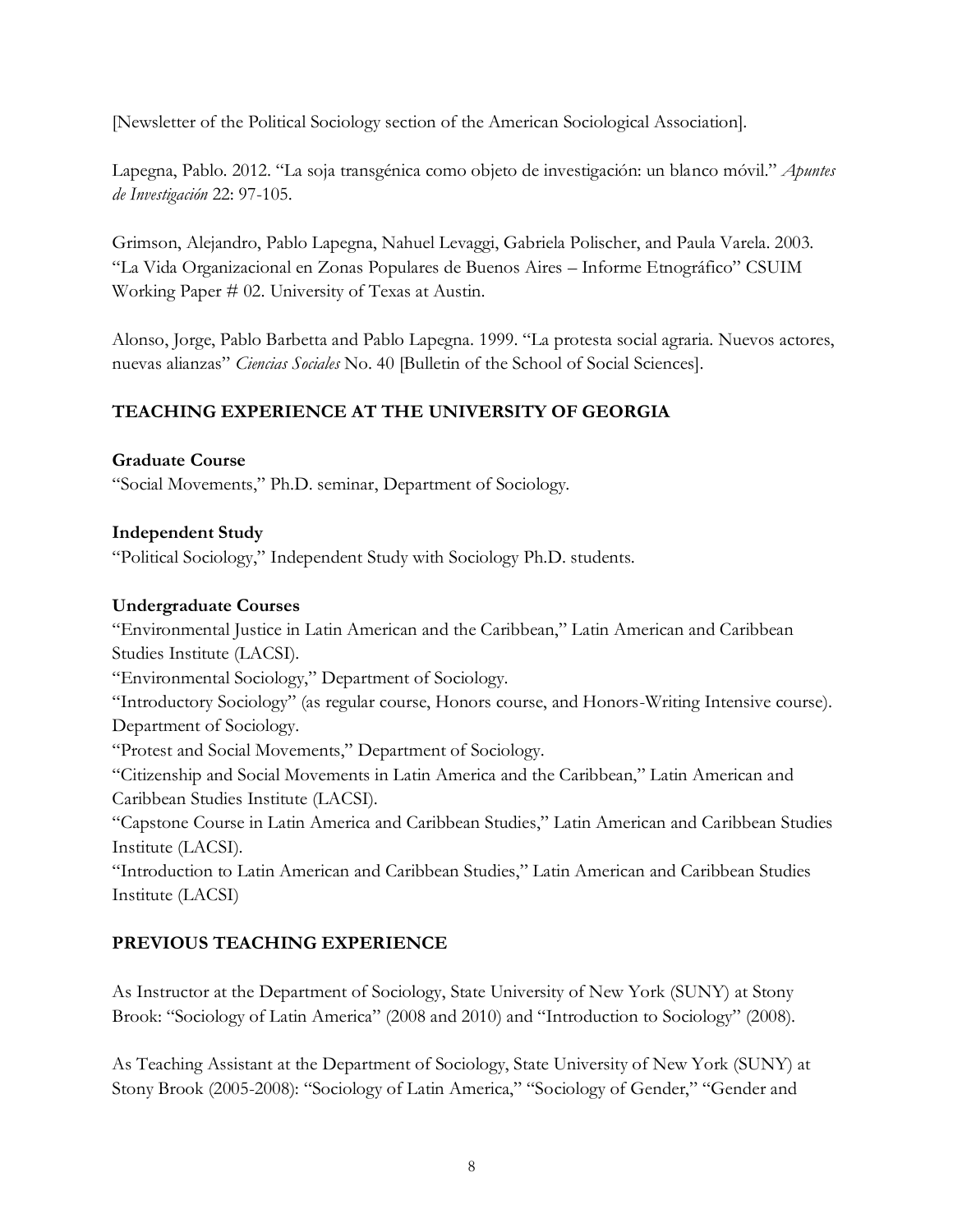Work," and "Introduction to Sociology."

As Instructor at the School of Social Sciences, University of Buenos Aires (2002-2005): "Rural Sociology" and "Social Movements."

### **SUPERVISION OF UGA STUDENTS**

#### **Major Professor**

Alonso Burgos, Ph.D. student. Dept. of Sociology.

#### **Dissertation Committee Member**

Ashley Crooks-Allen, Ph.D. student. Dept. of Sociology. Olivia Ferrari, Ph.D. student. Dept. of Anthropology and Integrative Conservation Program (ICON). Arialle Crabtree, Ph.D. student. Dept. of Sociology. Graduated in 2021. Richard Vercoe, Ph.D. student. Dept. of Geography and ICON. Graduated in 2021. Jamie Palmer, Ph.D. student. Dept. of Sociology. Graduated in 2018. Brian Williams, Ph.D. student. Dept. of Geography. Graduated in 2018. Lowery Parker, Ph.D. student. Dept. of Geography and ICON. Graduated in 2017. Rebecca Hanson, Ph.D. student. Dept. of Sociology. Graduated in 2017. Ashleigh McKinzie, Ph.D. student. Dept. of Sociology. Graduated in 2017. Jeffrey Gardner, Ph.D. student. Dept. of Sociology. Graduated in 2017. Timothy Gill, Ph.D., Dept. of Sociology. Graduated in 2016. Taylor Houston, Ph.D., Dept. of Sociology. Graduated in 2015. Philip Lewin, Ph.D., Dept. of Sociology. Graduated in 2014.

#### **Masters Committee Member**

Alejandro Collins, Warnell School of Forestry and Natural Resources. Rebekah Groth, Dept. of Sociology. Ashley Crooks-Allen, Dept. of Sociology. Arialle Crabtree, Dept. of Sociology. Rebecca Perdomo, Dept. of Sociology. Ashley Meadow, Dept. of Sociology.

#### **Sustainability Students**

Anisha Gupta and Drew Norris. Capstone Project "[Global Food Systems](https://sustainability.uga.edu/community-engagement/foodshed/)" for UGA's Sustainability Certificate (2019-2020). Directed the creation of a website (link above).

#### **Honors Students**

Mesk Nafea, Undergraduate Honors Student. Project "The influence of Muslim garments on social interactions," funded by the Center for Undergraduate Research Opportunities (CURO). 2018-19.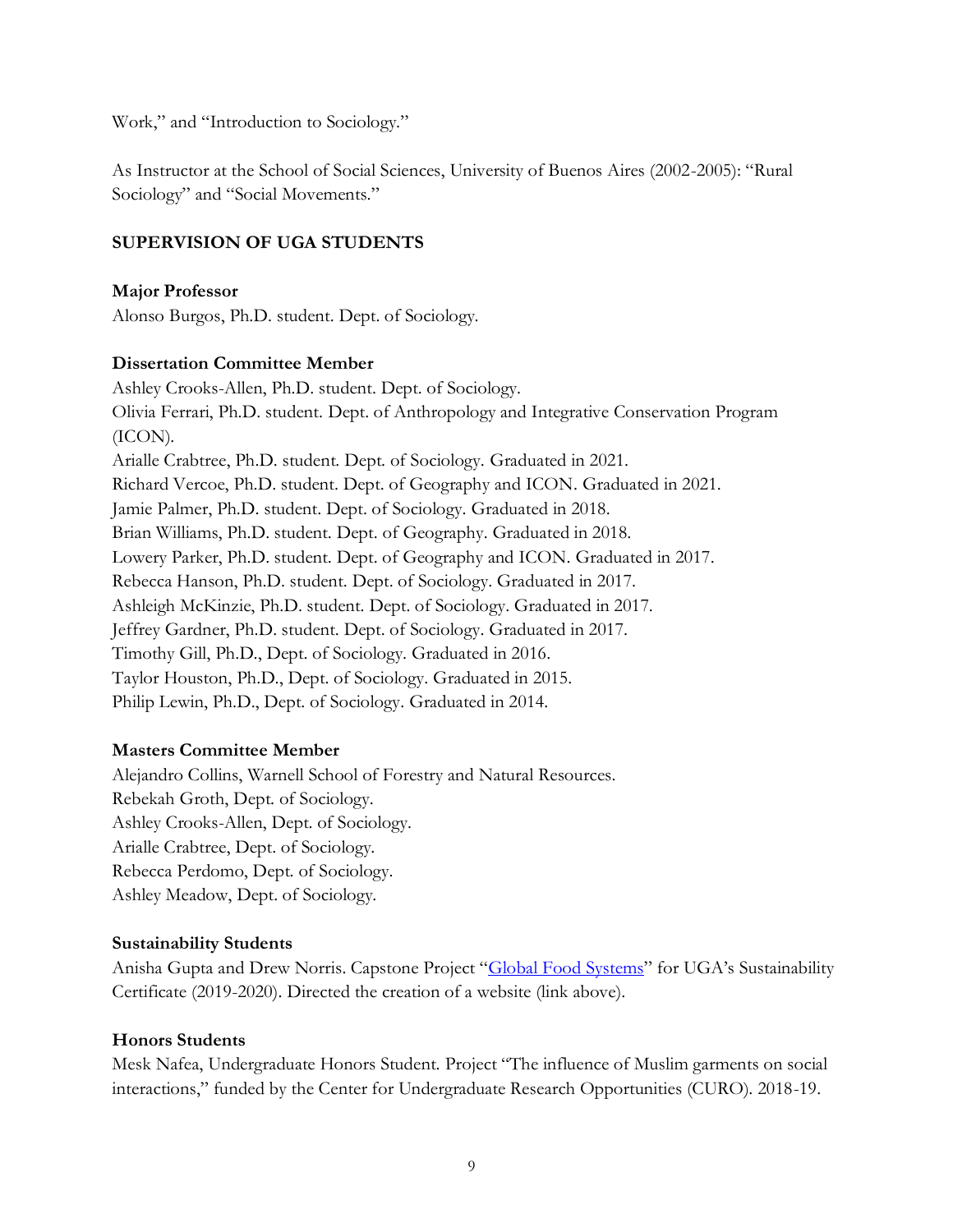Hogan Tuell, Undergraduate Honors Student. Project "Labor on Campus: University Labor Unions in the United States," funded by the Center for Undergraduate Research Opportunities (CURO). 2018-2019.

### **International Students**

Horacio Pereyra. Co-director on a Doctoral Fellowship at Argentina's CONICET (National Council of Scientific and Technological Research). Luna Lorenzo. Member of Undergraduate Thesis Committee (*Tesis de Licenciatura*). Universidad de San Martín (UNSAM), Buenos Aires. Rosemary Gay (UGA alumna). Master in Rural Development, University of Buenos Aires.

# **GRANTS AND FELLOWSHIPS**

## **External Funding**

2015 Latin American Studies Association. Travel Grant to participate in LASA's XXXIII International Congress in San Juan, Puerto Rico. \$1000.

2014 Travel Grant for participants in the XVIII International Sociology Association (ISA) World Congress of Sociology. National Science Foundation and American Sociological Association. \$1500.

2009 Social Science Research Council (SSRC). Dissertation Proposal Development Fellowship (DPDF). \$5000.

2005 Latin American Council of Social Sciences and Swedish International Development Cooperation Agency (CLACSO/ASDI). Junior Researcher Fellowship. \$5000.

## **Internal Funding, University of Georgia**

- 2021 Willson Center for Humanities and Arts. Grants and Fellowships Mentorship and Support Program. \$1000.
- 2020 Provost's Office. "Study in a Second Discipline Fellowship" to undertake courses in the Department of Crop and Soil Sciences and the Department of Epidemiology and Biostatistics. \$12000
- 2018 Willson Center for Humanities and Arts. Distinguished Lecturer Grant to fund the visit of Professor Javier Auyero (University of Texas-Austin). With Gregory Thaler (School of Public and International Affairs). \$1500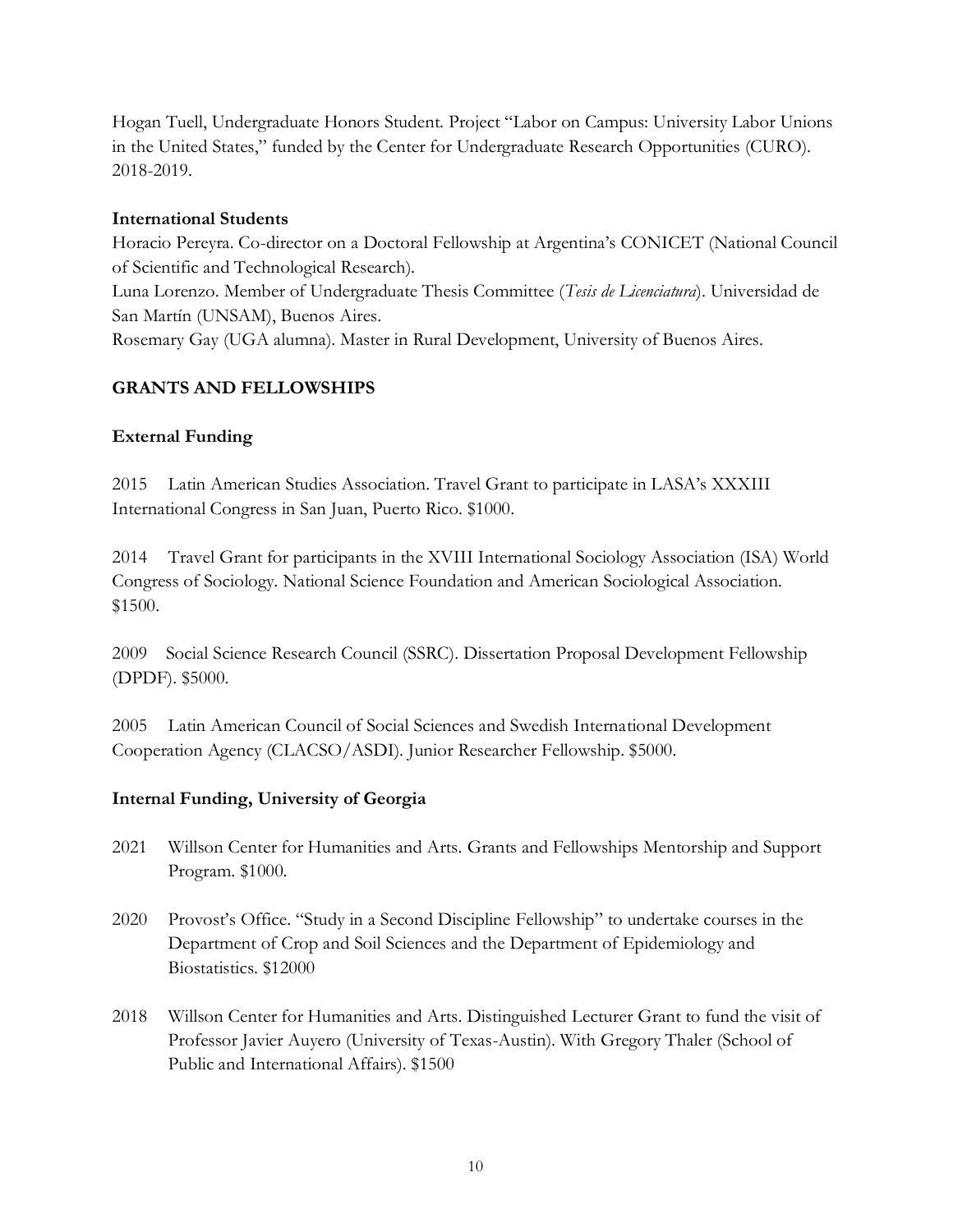- 2017 Willson Center for Humanities and Arts. Research Seminar Fellowship for "Dirty History," an interdisciplinary workshop in Agriculture, Environment, and Capitalism. With Daniel Rood, Cindy Hahamovitch, Scott Nelson, Jamie Kreiner (History) and Hilda Kurtz (Geography). \$5000.
- 2016 Willson Center for Humanities and Arts. Research Seminar Fellowship to co-organize the Georgia Workshop on Culture, Power, and History on the theme "The Intersections of Gender, Race, Ethnicity, Class, and Citizenship." With Patricia Richards (Sociology and Women's Studies). \$2000.

UGA President's Venture Fund. To defray the translation of Soybeans and Power to Spanish, to be published in Argentina with Siglo XXI. \$1000.

2014 Willson Center for Humanities and Arts. Research Seminar Fellowship to organize the Georgia Workshop on Culture, Power, and History on the theme "Situated Meanings of the Environment." \$2000.

Willson Center for Humanities and Arts. Distinguished Lecturer Grant (for the visit of Dr. Claudio E. Benzecry). \$1500.

2013 Center for Teaching and Learning. Sarah H. Moss Fellowship. \$9770.

Willson Center for Humanities and Arts. Research Fellowship. \$10,000.

2012 Willson Center for Humanities and Arts. Research Seminar Fellowship to organize the Georgia Workshop on Culture, Power, and History on the theme "Political Ethnography." With David Smilde (Sociology). \$2000

Provost Summer Research Grant. \$5000

#### **INVITED PRESENTATIONS**

#### **External Invitations**

2021 "Everyday Forms of Hegemony: The Negotiation of the Negative Impacts of Agriculture in Argentina and Mining in Peru." Presentation at the Department of Sociology, Pontificia Universidad Católica del Perú (Lima, Peru).

Manuscript workshop ("Welcome to Soylandia! Making American Farmers and the Brazilian Cerrado") organized by Dr. Andrew Ofstehage, Post-doctoral Associate at Cornell University.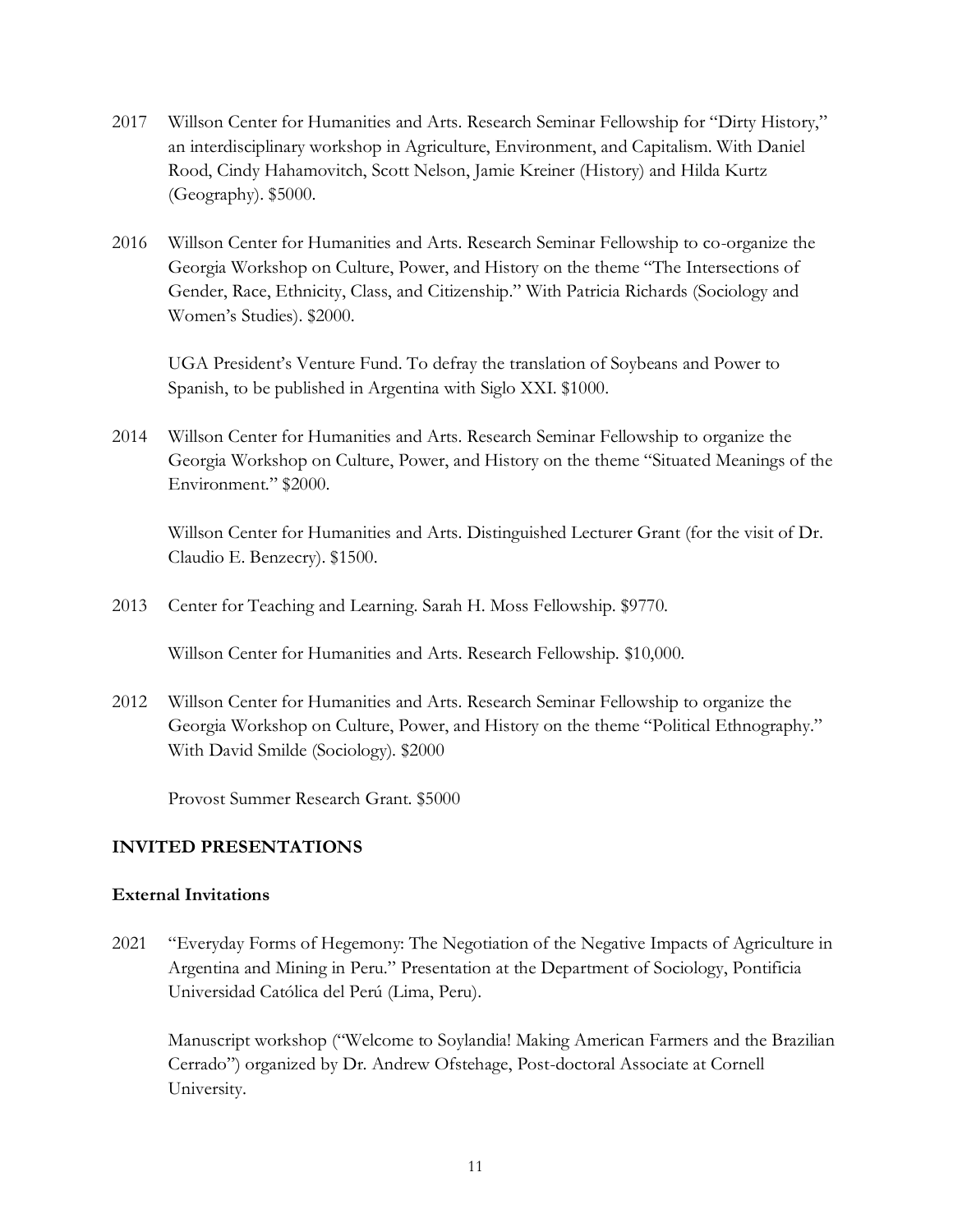"The Commons, the Public, and the State." Public roundtable organized by the Center for Research on Sociology, Economics, Politics and Anthropology. Pontificia Universidad Católica del Perú, PUCP (Pontifical Catholic University of Peru).

2020 "Ethnography at a Distance? Challenges (and some opportunities) of Doing Qualitative Fieldwork in Pandemic Times." Presentation for the [Chaire de Recherche du Canada](http://chaireparticipation.ca/eng/)  ["Participation et Citoyenneté\(s\)."](http://chaireparticipation.ca/eng/)

"Limits and Possibilities of the Green Subnational State," keynote address at the virtual conference "[Conservation, Regional Development, and Social Sciences](https://investigacion.pucp.edu.pe/grupos/geas/noticia-evento/ciclo-webinars-san-martin-conservacion-desarrollo-regional-ciencias-sociales/)." Environment and Society Group, Pontificia Universidad Católica del Perú, PUCP (Pontifical Catholic University of Peru).

"The Politics of GM Crops and Agrochemical Exposure in Argentina," [Regional Centre of](https://rcega.org/)  [Expertise on Education for Sustainable Development,](https://rcega.org/) Greater Atlanta.

- 2019 Pontificia Universidad Católica del Perú, PUCP (Pontifical Catholic University of Peru). Invitation to lead a workshop, deliver a talk, and meet with faculty to discuss collaborations and opportunities for grant applications.
- 2017 National University of La Plata. Panel on "Extractivism, Neo-development and Popular Movements," College of Agronomy. La Plata, Argentina.

University of Buenos Aires. Panel on "Leftist Governments in Latin America, Peasant Movements, and Agribusiness," Instituto de Investigaciones Gino Germani (IIGG), School of Social Sciences. Buenos Aires, Argentina.

2013 Yale University. Comparative Research Workshop, Center for Comparative Research.

University of Connecticut. Workshop of the Institute of Latino/a, Caribbean, and Latin American Studies.

#### **Internal Invitations**

- 2019 Presentation at the Sustainability Seminar, Sustainability Certificate.
- 2018 Commentator on the film "Food Evolution." Sustainable Food Systems Initiative, College of Agricultural and Environmental Sciences.

Presentation "Connecting Sustainability and Teaching/Research/Service," organized by the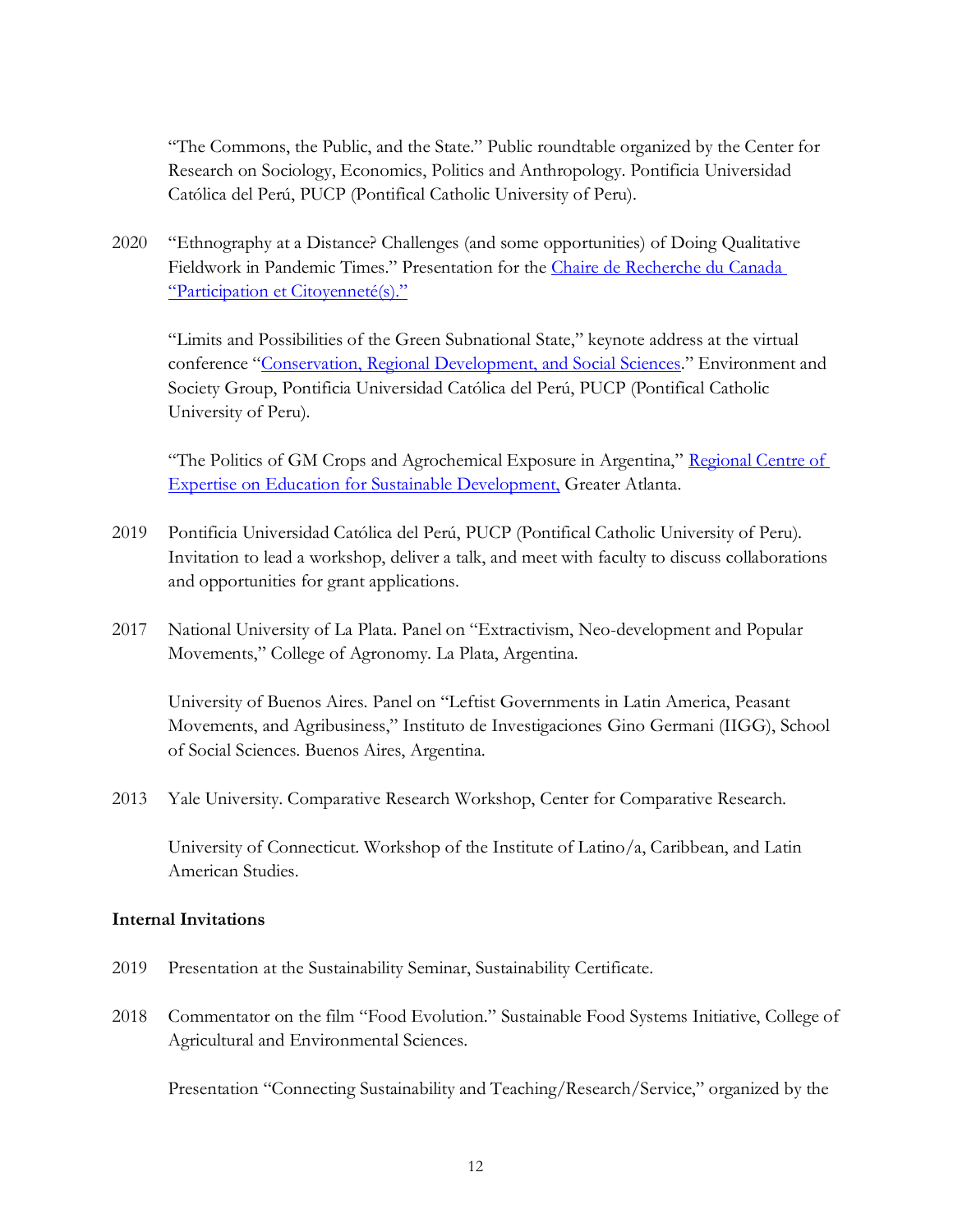UGA Office of Sustainability for awardees of the fellowship Sustainability across the Curricula.

Presentation on "The Impacts of the Latin American Commodity Boom," at OLLI (Osher Lifelong Learning Institute), University of Georgia.

Presentation on colonialism in Argentina for a panel during the visit of Professor José Cárdenas-Bunsen (Vanderbilt University), Department of Romance Languages.

- 2017 Real Food UGA, presentation on the panel "Food Justice is Racial Justice."
- 2016 Sustainable Food Systems Initiative, Seminar Series, College of Agricultural and Environmental Sciences. Presentation on "Why Genetically Modified Crops May not Solve World Hunger."

"The Social and Environmental Implications of GM Crops." Presentation at the undergraduate class "Ethics of Food."

Terry College of Business, presentation for MBA students traveling to Argentina for study abroad.

- 2015 "Genetically Modified Crops: Solution or Part of the Problem?" Presentation at the undergraduate class Anthropology of Food.
- 2013 World Ambassadors (UGA Student Organization), presentation on "Environments, Livelihoods and Democracy in Latin America."
- 2012 Colloquium of the Department of Geography.

## **PARTICIPATION IN CONFERENCES AND PROFESSIONAL MEETINGS**

Papers Presented

- 2020 "Hybrid Political Spaces: The Negotiation of the Negative Impacts of Agriculture in Argentina and Mining in Peru" (with Maritza Paredes, Pontificia Universidad Católica del Peru). International workshop "Quietly standing out: Understanding alternative forms of political engagement," Centre de recherche sur les politiques et le développement social (Centre for Research on Policies and Social Development), University of Montréal.
- 2018 "Intellectual Property Rights of Seeds and Genetically Modified Crops in Argentina: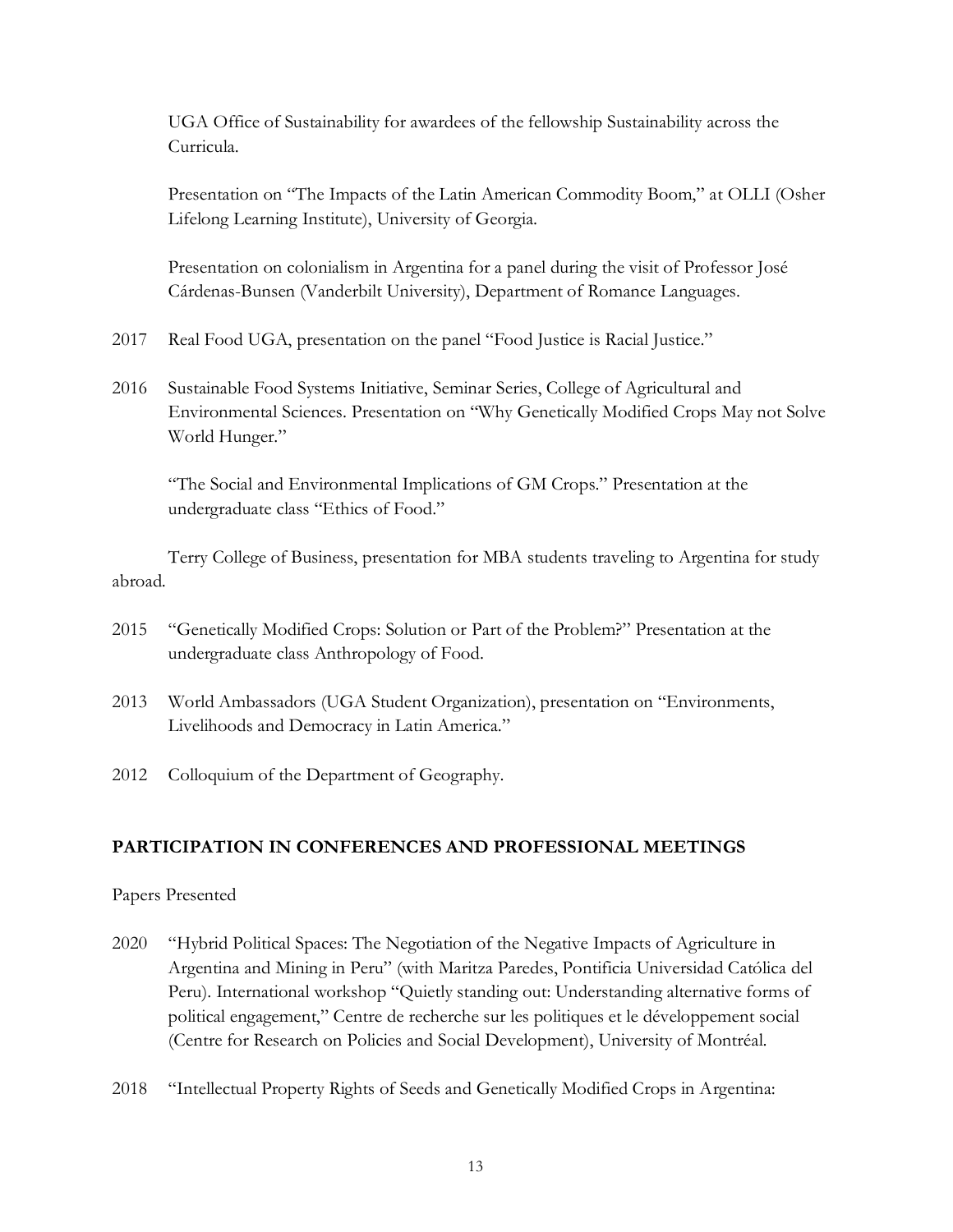Controversies and Obstacles for Food and Seed Sovereignty." Presented at the International Workshop Seed Activism: Global Perspectives, The Graduate Institute, Geneva, Switzerland.

"Campesinado, Tecnología, e Innovación en la Argentina." Presented at the International Conference of the Latin American Studies Association (LASA). Barcelona, Spain.

"Research Problems and the Ethnographic Method." Ethnography Workshop, Concordia University. Montreal, Canada.

- 2017 "Political Biographies, Social Movement Trajectories, and Dynamics of Mobilization in Argentina." Paper presented at the Workshop "Argentina in Sociological Perspective," University of Texas at Austin. Austin, TX.
- 2016 "Political Cultures, Social Movement Dynamics, and the Life Course: Understanding the Impacts of Biographies on Mobilization." 111th Annual Meeting of the American Sociological Association (ASA). Seattle, WA.

"A Political Ecology of Genetically Modified Soybeans in South America." Presented at the International Conference "Political Ecologies of Conflict, Capitalism and Contestation," Wageningen University, The Netherlands.

"Peasant Movements, National and Subnational States, and the Soy Boom in Argentina." Presented at the International Conference of the Latin American Studies Association (LASA). New York, NY.

"The Socio-Environmental Impacts of Agribusiness Expansion in Argentina" Presented at the International Conference of the Latin American Studies Association (LASA). New York, NY.

"Genetically Modified Agriculture and Variations of Violence in Argentina." 57th Annual Convention, International Studies Association (ISA). Atlanta, GA.

- 2015 "Hegemony, Passive Revolution, and Peasants in Argentina: The Political Economy of the Soy Boom Across Political Scales." 12th Annual Historical Materialism Conference. London, UK.
- 2014 "Neoliberal Politics and Moral Riots in Bolivia: On Events and Contentious Performances." XVIII World Congress of the International Sociological Association (ISA). Yokohama, Japan.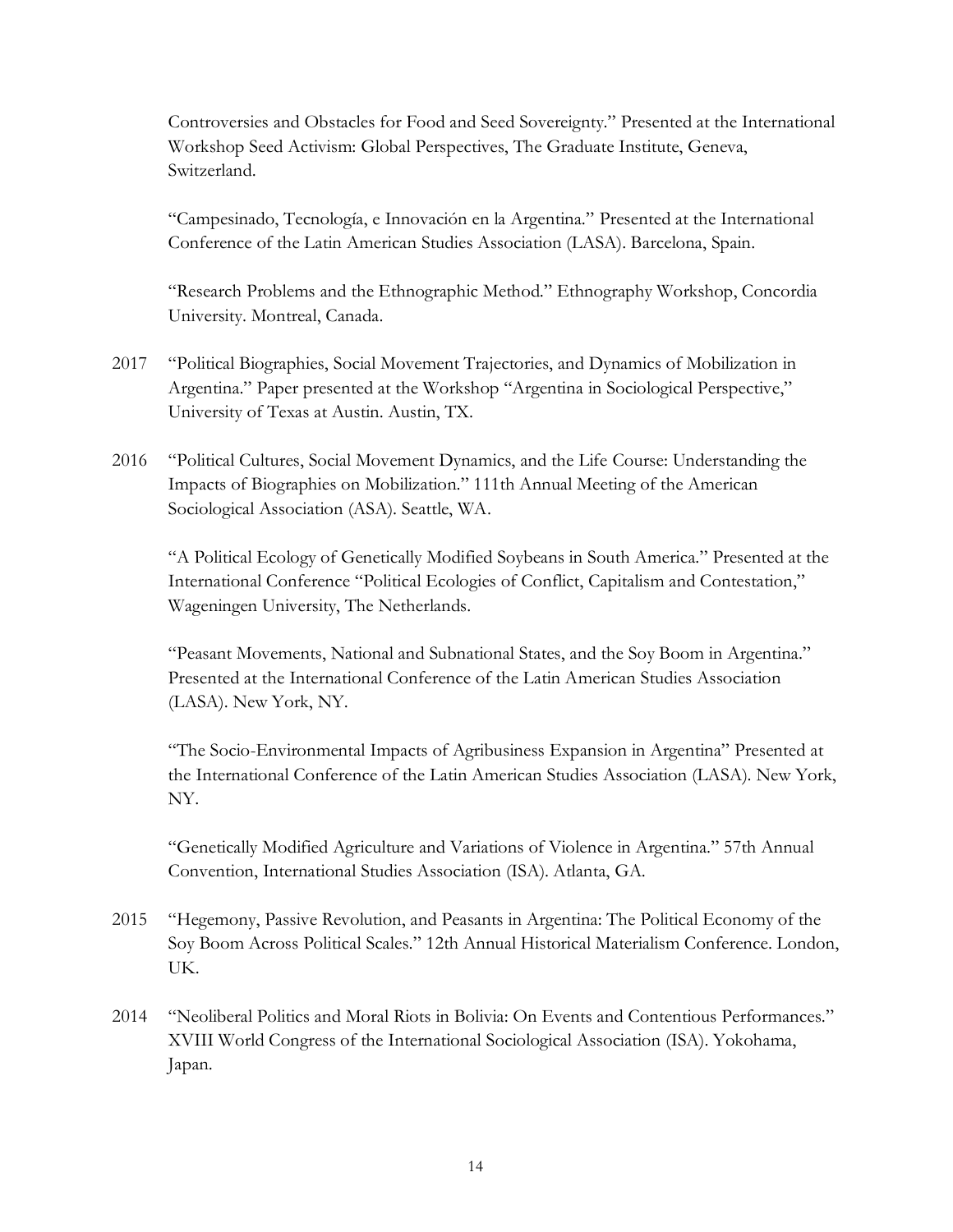2013 "Neoliberal Agriculture and Violence: Genetically Modified Crops, Rural Displacement, and Sub-National Polities in Argentina." Conference "Power and Justice in the Contemporary World-Economy". New York, NY.

"Sleeping with the Enemy: Poor People's Movements, Clientelism, and Routine Politics in Contemporary Argentina." XXXI International Congress of the Latin American Studies Association (LASA). Washington, DC.

"Agricultural Boom, Sub-National Politics, and Variations of Violence in Argentina." Paper presented at the workshop "Clientelism and Violence in Subnational Latin American and Caribbean Politics." Carleton University, Ottawa, Canada.

2012 "Neoliberal Policies or Neoliberal Politics in Latin America's 'Pink Tide'? Bolivia's Black February, Moral Riots, and the Rise of Evo Morales." 16th Berlin Roundtables on Transnationality. Berlin, Germany.

Social Movements and Patronage Politics: Towards a Relational Understanding of Processes of Demobilization." 107th Annual Meeting of the American Sociological Association. Denver, CO.

"Popular Movements and Patronage Politics." Second ISA Forum of Sociology. Buenos Aires, Argentina.

"Social Movements as Clients of the State: How State Policies Shape Social Movements in Latin America." (Co-authored with Rebecca Hanson). 59th Meeting of the Southeastern Council of Latin American Studies. Gainesville, FL.

"Demobilization Processes, Poor People's Movements, and Patronage Politics: 'Double Pressure' in Contemporary Argentina." 82nd Annual Meeting of the Eastern Sociological Society. New York, NY.

- 2011 "From Moral Protest to Opportunistic Lootings: Towards a Relational Analysis of Bolivia's 'Black February'." XXXI Annual Conference of the Institute of Latin American Studies, University of Texas. Austin, TX.
- 2009 "Patronage Politics and Contentious Collective Action." (Co-authored with Javier Auyero and Fernanda Page). Workshop "Clientelism and Democracy," McGill University. Montreal, Canada.
- 2007 "The Impacts of Genetically Modified Soybeans in Argentina." Holistic Foundations for Assessment and Regulation of Genetic Engineering and Genetically Modified Organisms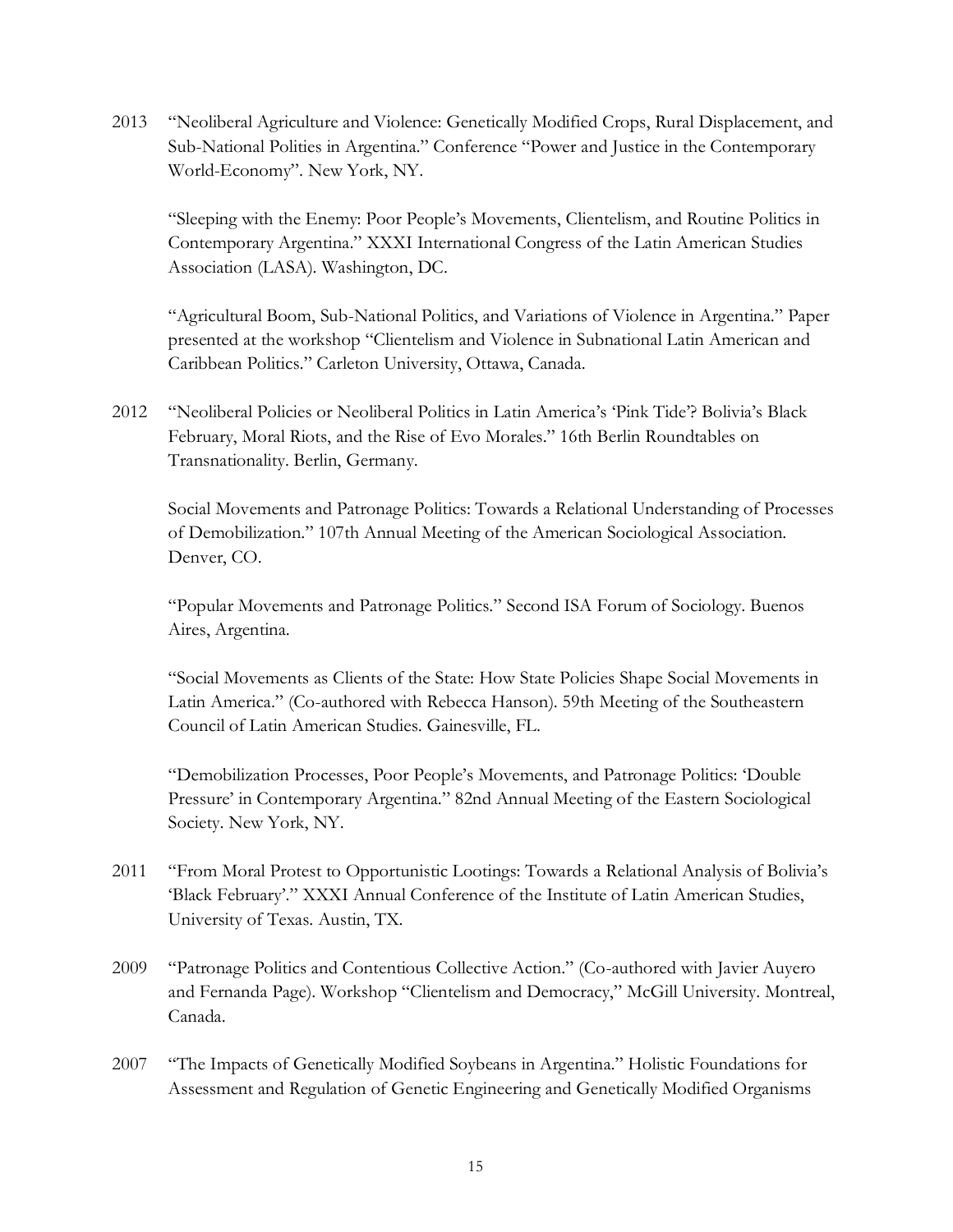Workshop, organized by GenØk (Centre for Biosafety – University of Tromsø, Norway). Lima (Peru), March.

2006 "Agricultures in Tension: Conflicts about the Use of Transgenic Seeds in Argentina and Brazil" (Co-authored with Diego Domínguez). XXVI International Congress of the Latin American Studies Association (LASA). San Juan, Puerto Rico. March.

"Technology, Transgenics and Transnational links. The Political Economy of Genetically Modified Crops in Argentina and Brazil." 5th Annual Conference, Latin American and Caribbean Studies Center, SUNY at Stony Brook. March.

- 2004 "Transformations in the Agrarian Structure of Argentina: The Issue of Agricultural Biotechnology." (Co-authored with Diego Domínguez). XXV International Congress of the Latin American Studies Association (LASA). Las Vegas, Nevada. October.
- 2002 "Food Sovereignty and Food Security: Political Issues and Conceptual Polysemy." (Coauthored with Diego Dominguez and Pablo Sabatino). VI Congress of the Latin American Rural Sociology Association (ALASRU). Porto Alegre, Brazil. November.
- 2001 "Land and Citizenship: The Peasant Movement of Santiago del Estero, Argentina." (Coauthored with Pablo Barbetta). XXIII Congress of the Latin American Sociology Association (ALAS). Antigua, Guatemala. December.

## **Discussant in Panels (Invited)**

2018 Discussant on the panel "Agribusiness, (Neo) Extractivism and Food Sovereignty." International Conference of the Latin American Studies Association (LASA). Barcelona, Spain.

Discussant on the panel "Social Movements and the Media." International Conference of the Latin American Studies Association (LASA). Barcelona, Spain.

- 2015 Discussant on the panel "Taming contention: Politics of protest reduction in Latin America," XXXIII International Congress of the Latin American Studies Association (LASA). San Juan, Puerto Rico.
- 2013 Discussant on the panel "Electoral Brokers: Placing the Focus on the Intermediaries of Clientelistic Exchange." XXXI International Congress of the Latin American Studies Association (LASA). Washington, DC.

Discussant on the panel "Transcending Scales and Boundaries: Social Movements and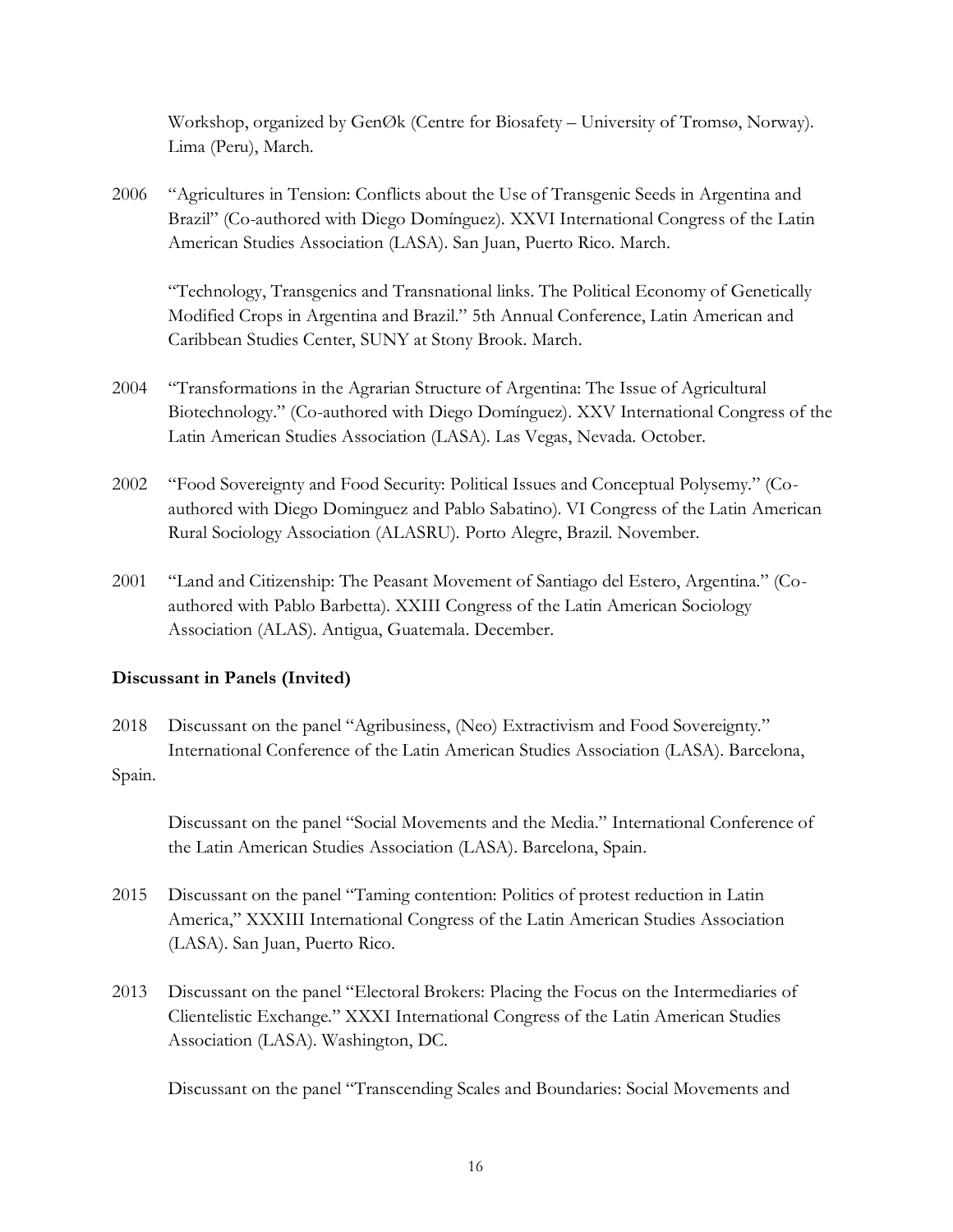Public Policy in Democracies Today." XXXI International Congress of the Latin American Studies Association (LASA). Washington, DC.

Discussant on the panel "Expertise and Statecraft in the Americas: Comparative Perspectives on Policymaking and Politics." XXXI International Congress of the Latin American Studies Association (LASA). Washington, DC.

2012 Discussant at a roundtable of the Collective Behavior and Social Movements Section, 107th Annual Meeting of the American Sociological Association. Denver, CO.

## **Conference Organizing**

2020 Organizer of the Regular Session on Rural Sociology, Annual Meeting of the American Sociological Association.

Presider of the panel "Resistance Through Innovation: New forms of Work and Organization in Latin America," Annual Meeting of the American Sociological Association.

- 2019 Organizer of the Regular Session on Rural Sociology, Annual Meeting of the American Sociological Association.
- 2016 Co-organizer (with Renata Motta, Free University of Berlin), panel "Social Movements in Latin America: Contributing to a North-South Dialogue." International Sociological Association (ISA) Forum (Vienna, Austria).
- 2015 Co-organizer of two panels (with Gerardo Otero, Simon Fraser University) on "Neoliberalism and agro-food transformations in Latin America: The impact of transgenic crops" (I and II), XXXIII International Congress of the Latin American Studies Association (LASA). San Juan, Puerto Rico.
- 2014 Co-organizer of the "Participation Initiative" (with Phillip Lewin, David Smilde, and Gianpaolo Baiocchi), a collective discussion about political participation and a proposal for alternative formats during professional meetings. Annual Meeting of the American Sociological Association. San Francisco.

2011, 2008, 2007 Executive Board, Graduate Student Ethnography Conference, SUNY Stony Brook.

2006 Executive Board Member, 5th Annual Graduate Student Conference on Latin American Studies, Latin American and Caribbean Studies Center, SUNY at Stony Brook.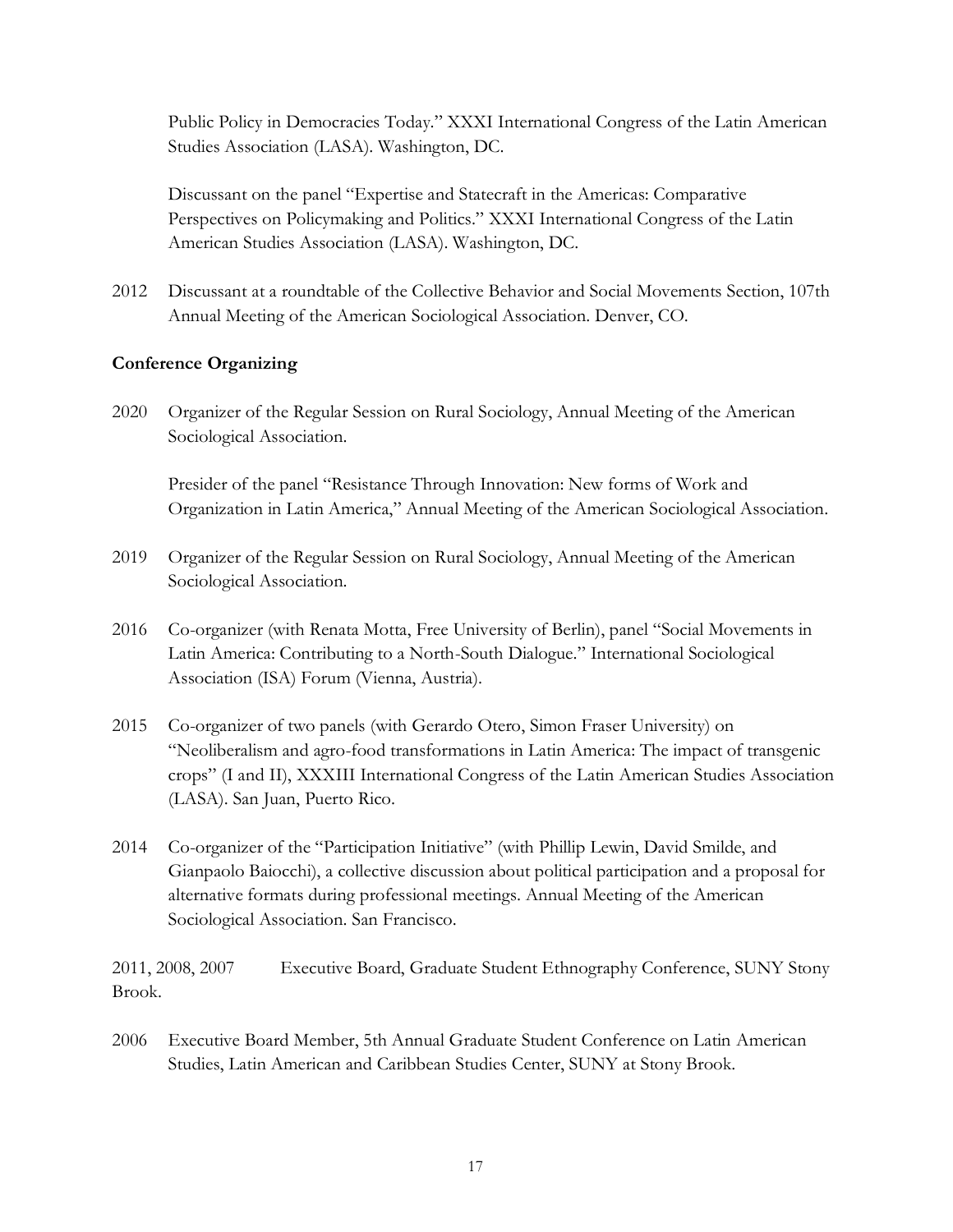#### **PREVIOUS RESEARCH EMPLOYMENT**

- 2008-11 Research Assistant for the project "Food Riots in Contemporary Latin America," funded by the National Science Foundation, Project #0739217. Principal Investigators: Javier Auyero, Timothy Moran, and Michael Schwartz.
- 2003-04 Research Assistant for the project "The Organizational Life in Popular Areas of Buenos Aires-Ethnographic Report." Funded by the University of Texas at Austin and Princeton University. Principal Investigators: Alejandro Grimson and Marcela Cerrutti.
- 2000-2005 Research Assistant in projects funded by the University of Buenos Aires and the National Fund for Science and Technology (FONCyT). Fieldwork in Argentina, Paraguay and Brazil researching collective action, peasant movements, and unemployed organizations. Principal Investigators: Norma Giarracca and Miguel Teubal.

## **SERVICE TO THE DISCIPLINE**

### **As Editorial Board Member**

Associate Editor, *Frontiers in Sustainable Food Systems*, section "Social Movements, Institutions and Governance." 2021 -. Editorial Board member of the *Journal of Agrarian Change*. 2016 -. Editorial Board member of *Qualitative Sociology*. 2014 -. Editorial Board member of the Argentine journal *Conflicto Social*. 2018 -. Editorial Board member of *Contemporary Sociology*. 2016-2018.

## **As Reviewer**

Juror for the Bernstein and Byres Prize in Agrarian Change, for the best article published in the Journal of Agrarian Change in 2021 (2022).

Reviewer of consideration for Tenure and Promotion: Tulane University (2019), University of Michigan-Flint (2020), and Bard College (2021).

Reviewer of a book manuscript for Rutgers University Press (2020).

Reviewer of two book manuscripts for Yale University Press (2018 and 2019).

Reviewer of a book manuscript for the University of Texas Press (2017).

Reviewer for journals in English: American Ethnologist (2016); American Journal of Sociology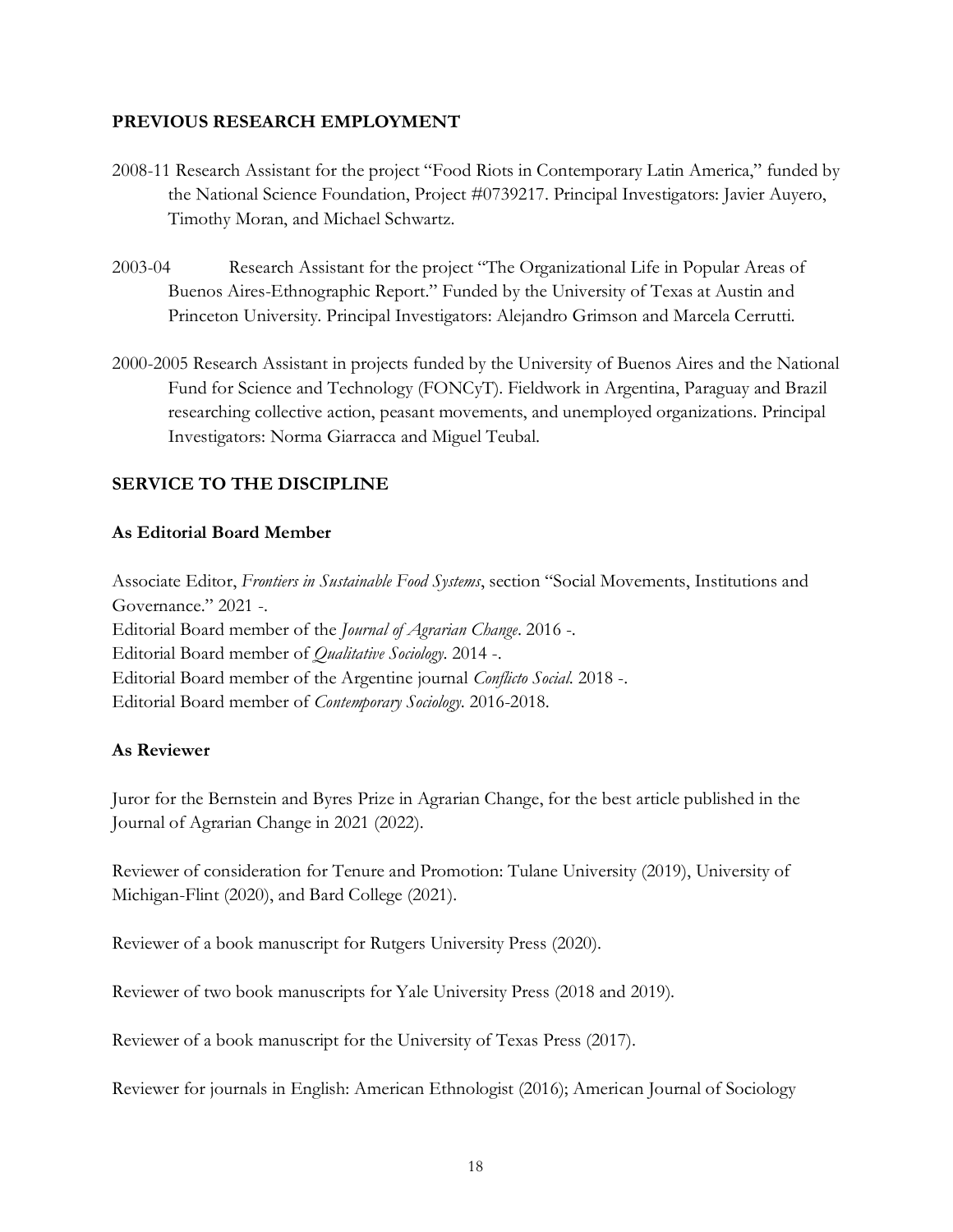(2011, 2012, 2014); American Sociological Review (2016); Canadian Food Studies (2021); Culture, Agriculture, Food, and the Environment (2015); Current Perspectives in Social Theory (2015); Extractive Industries and Society (2015); Geoforum (2016, 2021); Global Environmental Change (2020); Globalizations (2019); Journal of Agrarian Change (2016, 2017, 2018, 2019, 2020, 2021); Journal of Latin American Studies (2017, 2019); Journal of Iberian and Latin American Research (2012); Journal of Peasant Studies (twice in 2015, 2017, 2019, 2020); Journal of Rural Studies (2015, 2016, 2017); Latin American Politics and Society (2013, 2014); Latin American Research Review (2013, 2014, 2015, 2016, 2017, 2018); Men and Masculinities (2013); Mobilization (2016, 2017, twice in 2018); Qualitative Sociology (2006, 2007, 2010, 2011, 2012, 2013, 2014, 2015, 2016, 2018, 2019, 2020, 2021); Research in Social Movements, Conflict, and Change (2013); Review of International Political Economy (2020), Science, Technology, and Society (2017); Sociological Forum (2015).

Reviewer for journals in Spanish: Apuntes de Investigación (Argentina, 2016); Apuntes, Revista de Ciencias Sociales (Peru, 2017); Avá-Revista de Antropología (Argentina, 2008); Carta Económica Regional (Mexico, 2014, 2015); Colombia Internacional (Colombia, 2011); Íconos (Ecuador, 2015); Mundo Agrario (Argentina, 2015); Población y Sociedad (Argentina, 2016); Perfiles Latinoamericanos (Mexico, 2014); Revista Mexicana de Sociología (2016); Trabajo y Sociedad (Argentina, 2011).

# **As Grant Reviewer**

Reviewer for the National Science Foundation (Science, Technology, and Society Program), Standard Grant (2016 and 2020).

Reviewer for the Social Sciences and Humanities Research Council (Canada), Insight Grant Program (2018).

External International Reviewer for the Commission on Scientific Research, Universidad de la República, Montevideo, Uruguay (2016).

External International Reviewer for the "Program in Research and Development." Universidad de la República, Montevideo, Uruguay (2012).

## **Service as Member of the American Sociological Association**

2018-2019 Member of the Nomination Committee, section on Global and Transnational Sociology (by invitation).

2018-2019 Member of the Membership Committee, section on Political Economy of the World System (by invitation).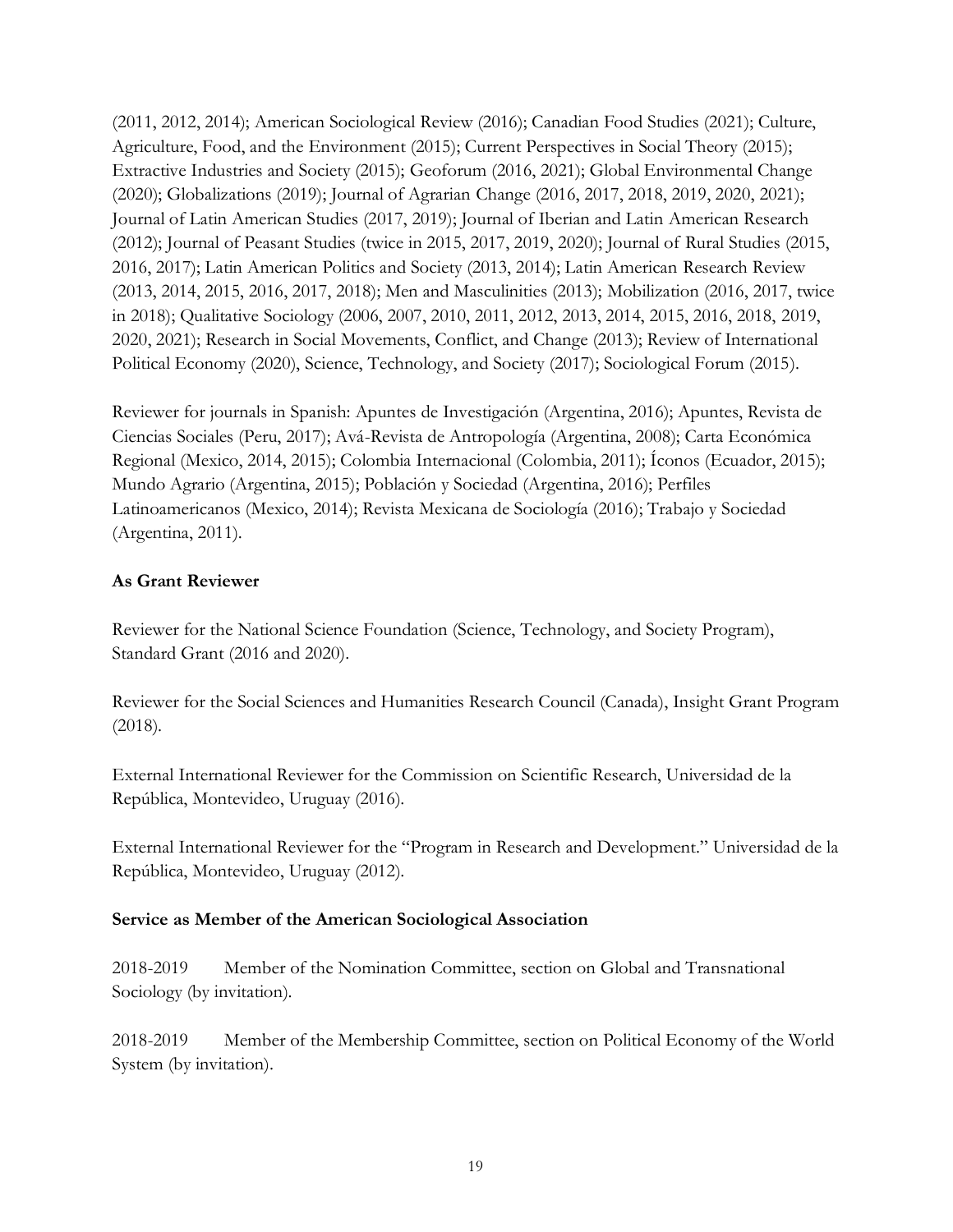2013-2014 Co-moderator of "Participation and its Discontents," an initiative and a blog in collaboration with the Political Sociology section<http://participationanditsdiscontents.tumblr.com/>

# **SERVICE TO THE UNIVERSITY**

Co-Organizer of the [Dirty History seminar,](https://dirty-history.org/) an interdisciplinary workshop on agriculture, the environment and capitalism. Department of History, University of Georgia. Since 2019.

Reviewer for the Graduate School Master's Fellow program. 2021.

Ad-hoc Search Committee for an assistant professor in Sociology with a focus on Race and Ethnicity (2019).

Ad-hoc Search Committee for the Director of the Latin American and Caribbean Studies Institute (2018).

Graduate Committee, Department of Sociology (2017-).

Faculty Advisory Board, Willson Center for Humanities and Arts, University of Georgia (2016- 2018).

Ad-hoc Search Committee for an assistant professor on Indigenous Peoples of Latin America (2016- 2017).

Undergraduate Committee, Department of Sociology (2016-2017).

Participation in the Table Talk with UGA Professors and Students, organized by LACSI/Migrant Education/Students for Latin@ Empowerment/Latin@UGA/Office of Undergraduate Admissions College Experience Day/Si Se Puede! (2016).

Participation in the Meet and Greet portion of Movimiento Latino event with visiting high school students, organized by the UGA Office of Institutional Diversity (2016).

Coordinator of the Latin American Sustainable Agriculture Initiative funded by a Title VI Department of Education's National Resource Center Grant. Latin American and Caribbean Studies Institute (LACSI), University of Georgia. Since 2014.

Co-Organizer of the [Georgia Workshop on Culture, Power, and History,](http://research.franklin.uga.edu/cph/) an interdisciplinary workshop to discuss academic works-in-progress. Department of Sociology, University of Georgia. Since 2011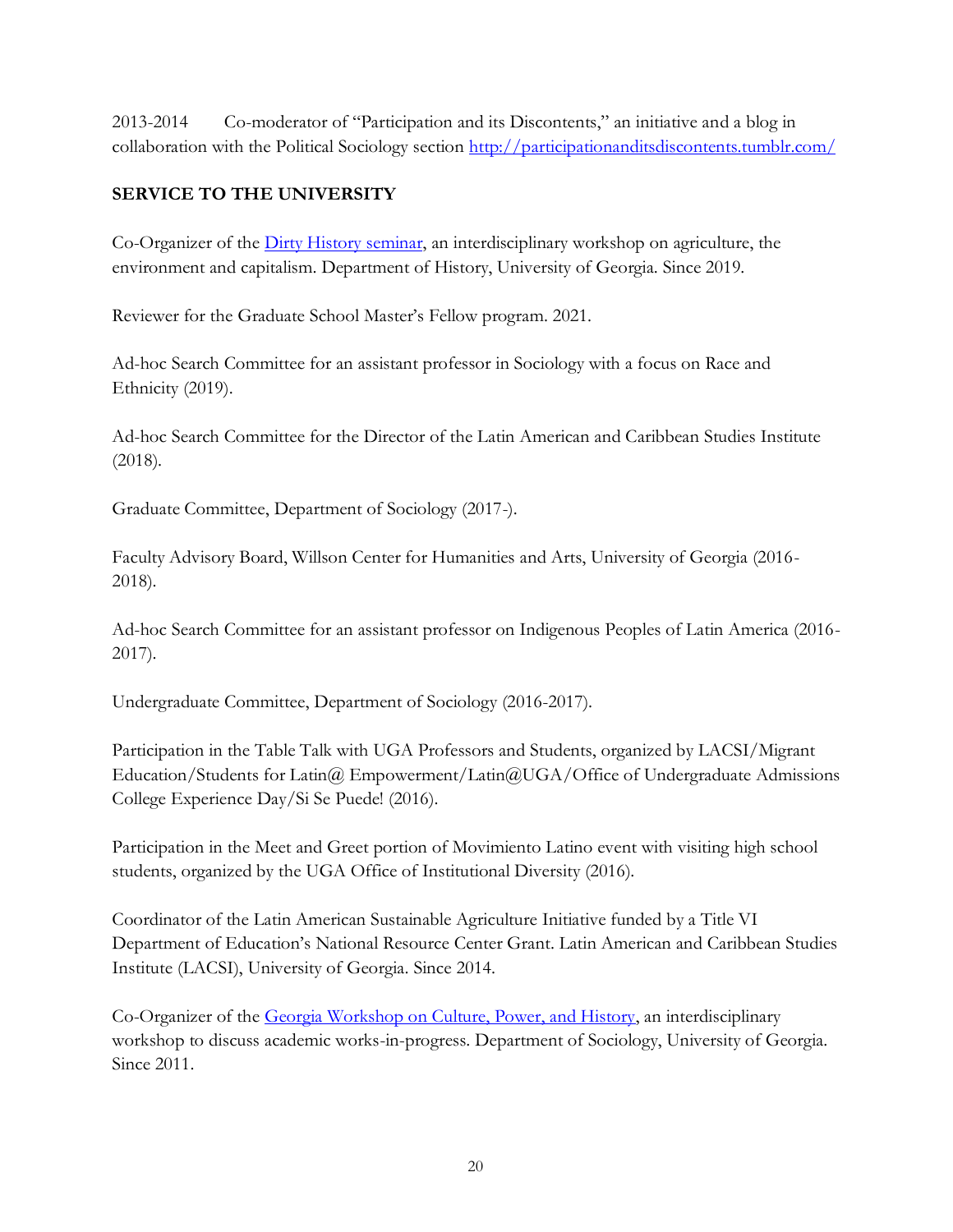Website Committee, Department of Sociology (2016).

Promotion and Tenure Guidelines Committee, Department of Sociology (2015).

Ad-hoc Committee to award Tinker Field Research grants, Latin American and Caribbean Studies Institute (2014, 2015).

Ad-hoc Search Committee for a joint hire between the Department of Sociology and the Latin American and Caribbean Studies Institute (2014, 2015).

Compensation Committee, Department of Sociology, University of Georgia (2015).

Executive Committee, Department of Sociology, University of Georgia (2011-13 and 2014-15).

Executive Committee, Latin American and Caribbean Studies Institute (LACSI), University of Georgia (Since 2011).

Curriculum Committee, Latin American and Caribbean Studies Institute (LACSI), University of Georgia (2012-13).

#### **PROFESSIONAL DEVELOPMENT ACTIVITIES**

- 2020 Webinar "Insights on effective collaborations between natural and social scientists." United States Society for Ecological Economics (USSEE)
- 2019 Webinar "Teaching Climate Change in Introduction to Sociology Classes." American Sociological Association (ASA).
- 2019-20 Faculty Learning Community at UGA, Sustainability in the Global Food System.
- 2018 Webinar "Building Successful Mentoring Relationships." American Sociological Association.
- 2013 "Research Communication Skills Workshop." Organized by the Willson Center, University of Georgia.
- 2012 "Sustainability across the Curriculum." Faculty Development Workshop. Organized by the Office of Sustainability, University of Georgia.

"The Teaching/Research Nexus" Academic Affairs Faculty Symposium. Organized by the Teaching Academy, University of Georgia.